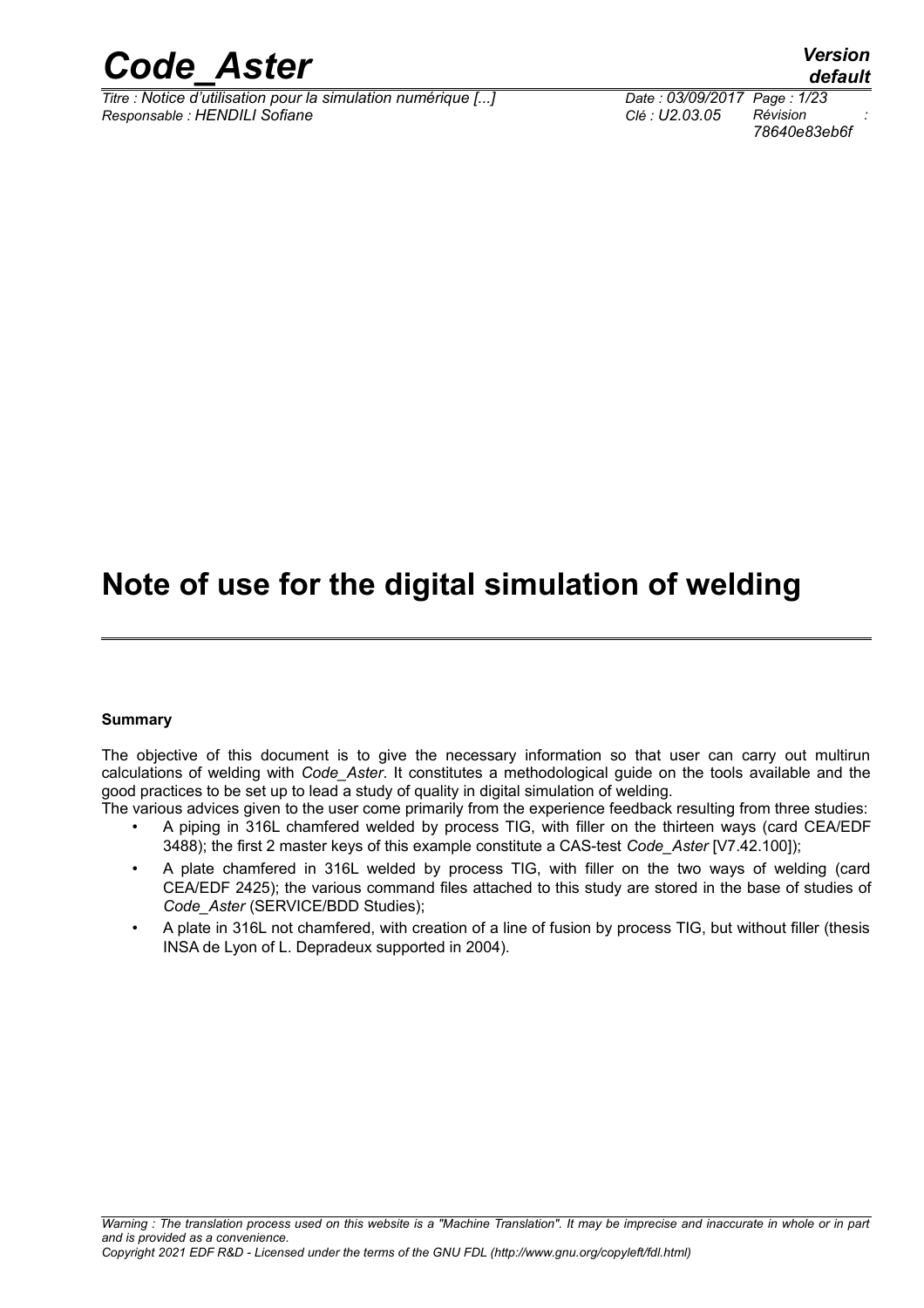*Titre : Notice d'utilisation pour la simulation numérique [...] Date : 03/09/2017 Page : 2/23*  $Responsible : HENDILI$  Sofiane

*78640e83eb6f*

# **Contents**

*Warning : The translation process used on this website is a "Machine Translation". It may be imprecise and inaccurate in whole or in part and is provided as a convenience.*

*Copyright 2021 EDF R&D - Licensed under the terms of the GNU FDL (http://www.gnu.org/copyleft/fdl.html)*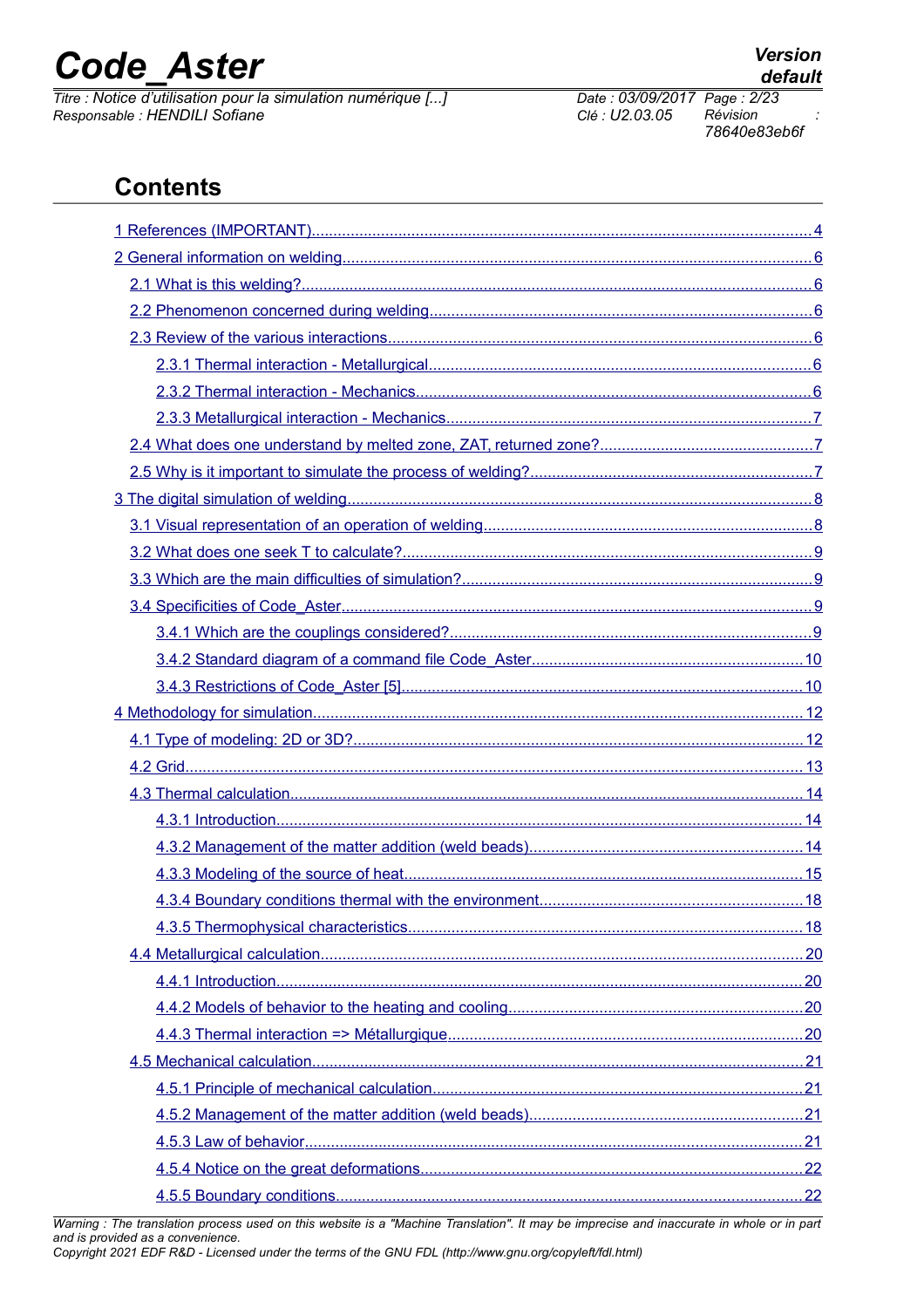*Titre : Notice d'utilisation pour la simulation numérique [...] Date : 03/09/2017 Page : 3/23 Responsable : HENDILI Sofiane Clé : U2.03.05 Révision :*

 [4.6 Computing time ............................................................................................................................22](#page-21-2)

*default*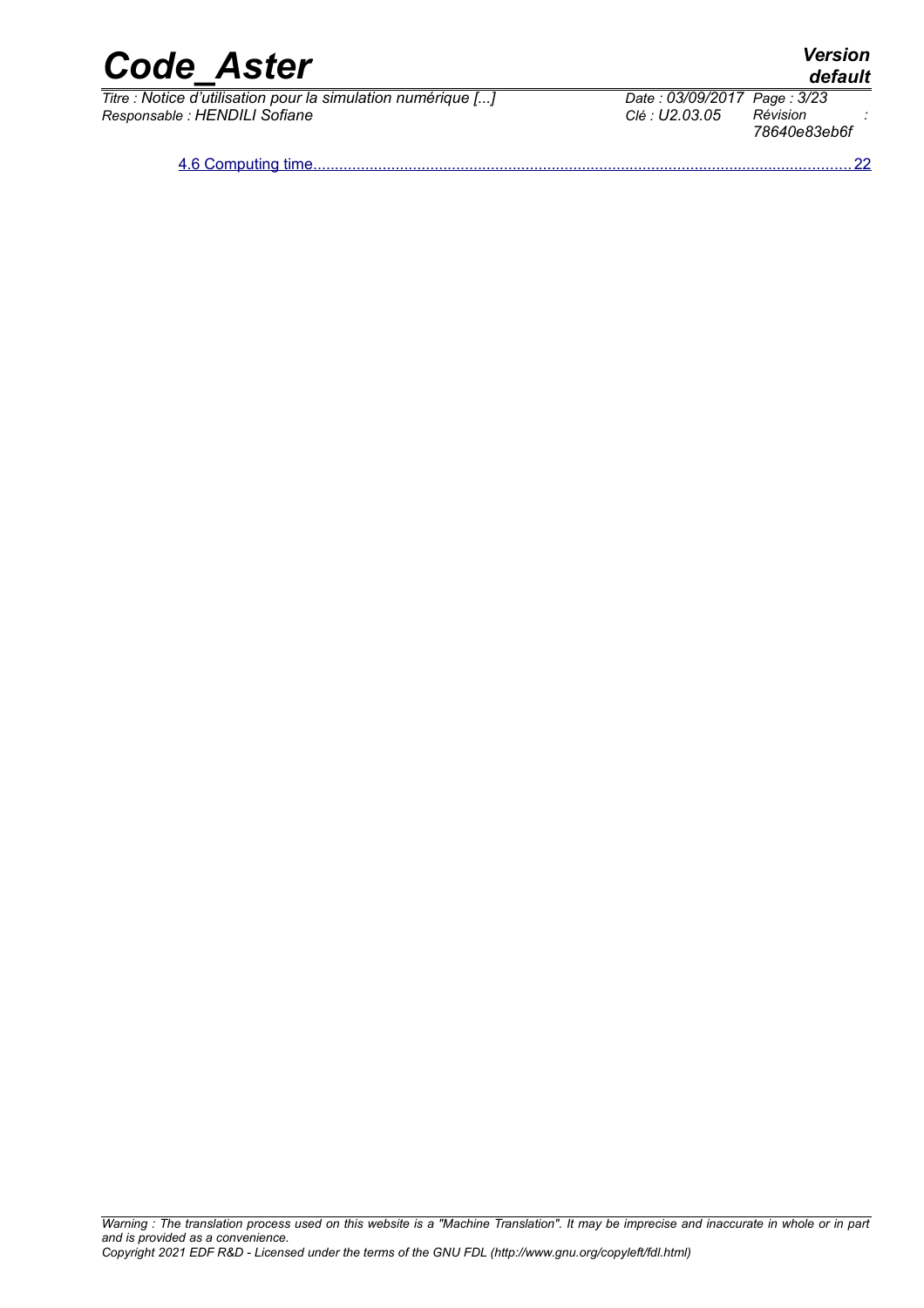*Titre : Notice d'utilisation pour la simulation numérique [...] Date : 03/09/2017 Page : 4/23 Responsable : HENDILI Sofiane Clé : U2.03.05 Révision :*

*78640e83eb6f*

# **1 References (IMPORTANT)**

<span id="page-3-0"></span>In this part, we give the references quoted in this document but also of other references which could serve the engineer during a digital simulation of welding.

### **Quoted references**

- [1] C. WOOD: Thermal simulation of welding multirun by pulsated process TIG of a stainless steel piping. Note FRAMATOME EER cd. 1509
- [2] X. DESROCHES: Digital simulation of a test of welding on tube on the 13 ways. Note EDF DER HI-75/00/016/A
- [3] L. DEPRADEUX: Digital simulation of welding, Steel 316L, Validation on case tests of increasing complexity, Thesis INSA, Note INSA n°201/1AB/010, 3/11/04.
- [4] V. CANO: "Digital simulation of an operation of welding TIG on a plate chamfered out of material 316L on the two ways (Model 2425)"; Note interns EDF/R & D, H-T64-2008-04060- FR, Publication during 2009.
- [5] L. DEPRADEUX & V. CANO: "Batch of validation for *Code\_Aster* on the digital simulation of welding: Summary ", Notes intern EDF H-64-2007-00926, 9/27/07.
- [6] W. EL-AHMAR: "Robustness of the digital simulation of welding TIG of strucutures 3D out of Steel 316L, Thesis INSA 2007

### **Not quoted references**

- **Case test of** *Code\_Aster* : we give the whole of the cases test of *Code\_Aster* who implement orders *Code\_Aster* useful within the framework of the digital simulation of welding.
	- Metallurgical transformation (order CALC\_META): V4.61.100, V4.61.102 and V4.61.103
	- Models of mechanical behavior with effects of structure transformations (keyword META XXX XXX to inform under STAT NON LINE): V7.20.104, V7.22.101, V7.22.102, V7.22.103-B, V7.22.104, V7.22.105, V7.22.122, V7.22.127, V7.22.128 and V7.22.126;
	- Methodology: V7.42.100 (card 3488, tube).
	- The various command files (modelings A with G) attached under investigation on plate 2425 are stored in the base of studies of *Code\_Aster* (SERVICE/BDD Studies). Modeling A is quasi-stationary calculation thermal 3D in pointer. Modelings B, C and D are transitory thermal simulations 3D with various methods of desactivation of metal not yet deposited, by assignment of a quasi-worthless conductivity (A), by encased thermal models (B), and finally, by unfolding of the nodes and sticking together of the nodes to the interface (D). Modelings E, F and G are simulations mechanics of the two master keys, with various laws of behavior of Von Mises with linear work hardening: isotropic (E), kinematics (F) or mixed (G).
- **Card 3488** (tests and simulations on a tube in 316L chamfered, welded on the 13 ways by process TIG
	- F. WAECKEL: Synthesis of thermal modelings of an operation of welding realized in the co-operative card 3449. Note EDF DER HI-74/95/028/0
	- F. WAECKEL, L. BIRONNEAU: Mechanical simulations of an operation of welding multirun on autobridée plate. Note EDF DER HI-74/96/006/0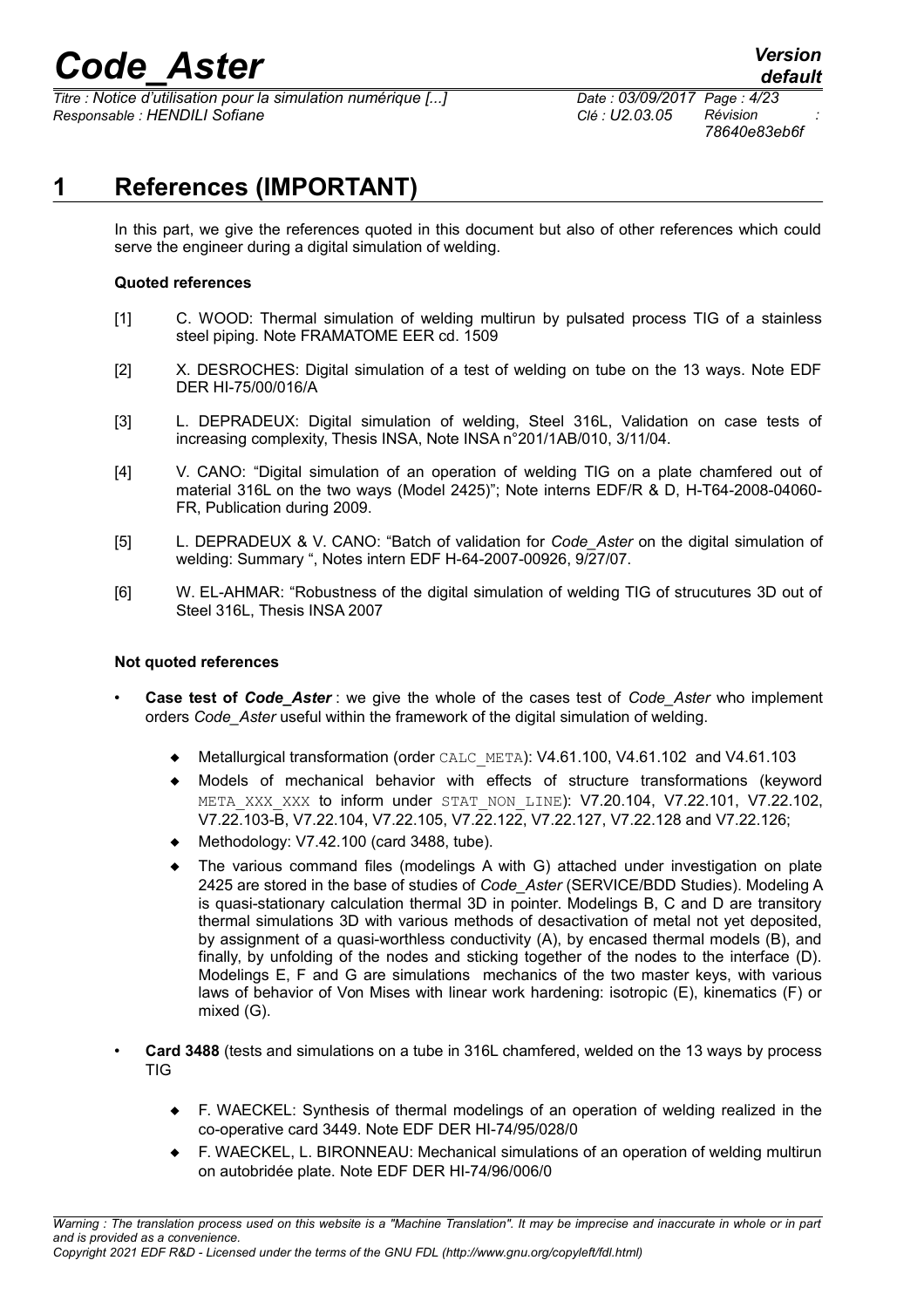*Titre : Notice d'utilisation pour la simulation numérique [...] Date : 03/09/2017 Page : 5/23 Responsable : HENDILI Sofiane Clé : U2.03.05 Révision :*

- J. DEVAUX: Tripartite card 3488. Digital simulation of welding. Mechanical calculations thermo - of master keys 1 to 5. Note FRAMATOME LL/99.4564
- X. DESROCHES, A. RAZAKANAIVO, C. WOOD, pH. GILLES, J. KICHENIN, Y. LEJAIL: Synthesis of the FC3488: "Simulation of welding multirun: experimental validation". Technical note ECA DER/SERI/LCS/01/4027
- **Card 2425** (tests and simulation on a plate in 316L chamfered, welded on the 2 ways by process TIG)
	- D. AYRAULT, O. BLANCHOT: "Instrumented models of welding multirun. Experimental database intended for the validation of calculations", Final report of card 2425 ECA DECS/UTA/02-RT-07, October 25th, 2002
- **Program INZAT on disc in 16MND5** heated by a laser (tests and simulations thermo-metalworker-mechanics)
	- Y. VINCENT: "Consequences of structure transformations in the zone affected thermically. Validation on analytical tests – Steel 16MND5", Thesis INSA, Note INSA 201/1AB/005, 4/9/02.
- **Validation independent of the tools for digital simulation of welding in** *Code\_Aster*. One will find these two notes on the site *Code\_Aster* (Presentation/Approach Quality/Actions of validation independent and complementary, item Welding)
	- L. DEPRADEUX & V. CANO: "Batch of validation for the digital simulation of welding with *Code\_Aster* : synthesis of the analyzed documents ", Notes intern EDF H-64-2007-00942, 9/27/07
	- (in reference) L. DEPRADEUX & V. CANO: "Batch of validation for *Code\_Aster* on the digital simulation of welding: Summary ", Notes intern EDF H-64-2007-00926, 9/27/07.
- Data materials
	- **Materials 16MND5, lnconel 600 and 182 and steel 308L**, PH. DECEIVED & F. WAECKEL: "Bibliographical collection of thermo-mécanqiues characteristics for the steel of tank, the coatings stainless and the alloys 600et 182", intern EDF-DER HI-74/93/097 and HT-26/93/058/A, 1/17/94 Notes
	- **Material 316L,** A. RAZAKAINAVO: "Introduction into *Code\_Aster* of a model of take élastoviscoplastic behavior into account of the metallurgical transformations ", intern EDF HI-74/97/020/0 Notes
	- **Material 316L,** V. CANO: "Bibliographical collection of thermomechanical characteristics of the stainless steel 316L", Notes EDF intern HT-64/05/021/A, 09/05
	- **Material 16MND5** , V. CANO: "Identification of the parameters materials of the 16MND5 associated with the models thermics, metallurgical and mechanical", Notes EDF intern/R & D H-T64-2008-03224, Publication during 2009.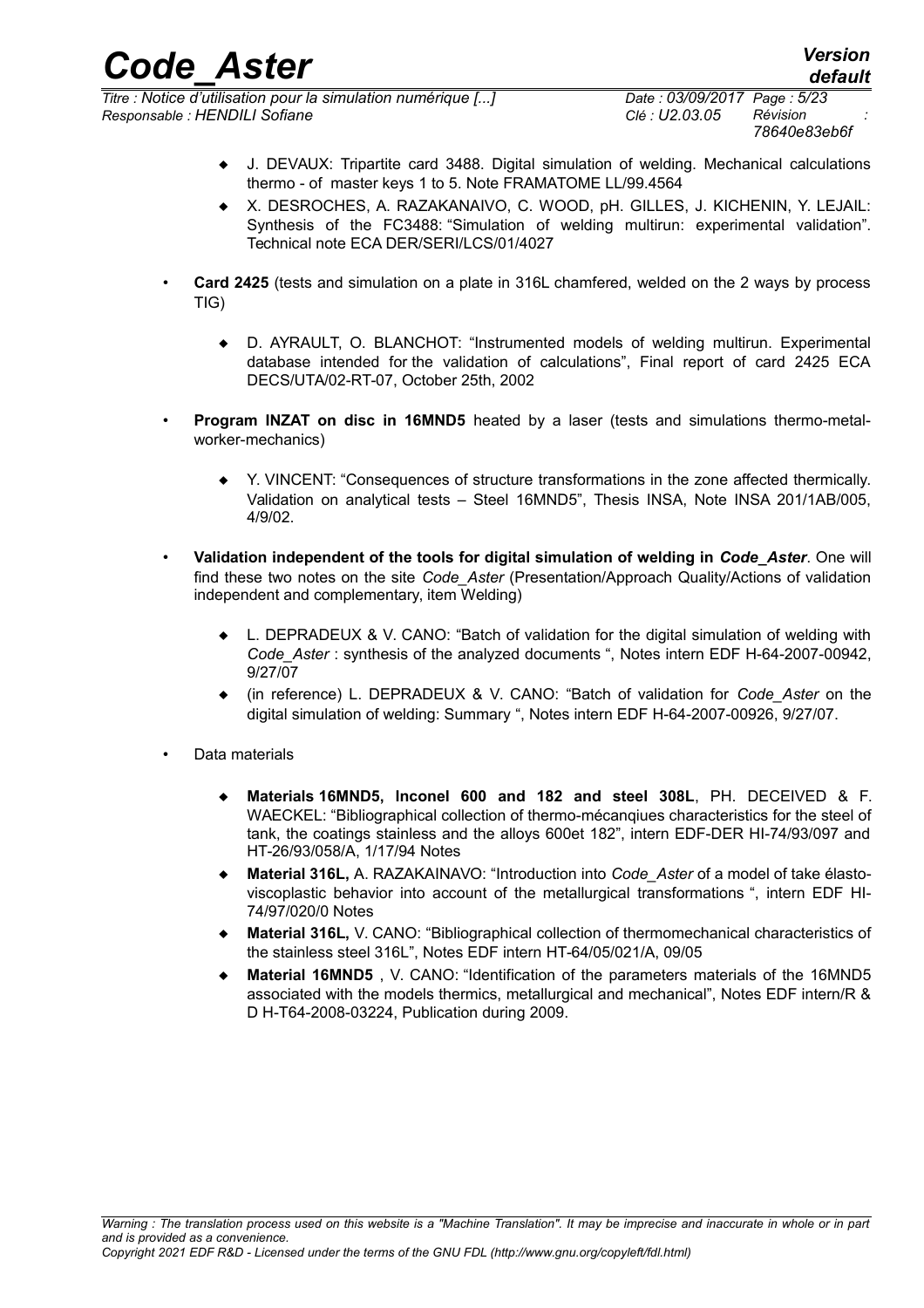*Titre : Notice d'utilisation pour la simulation numérique [...] Date : 03/09/2017 Page : 6/23*  $Responsible : HENDILI$  Sofiane

*78640e83eb6f*

# <span id="page-5-5"></span>**2 General information on welding**

# **2.1 What is this welding?**

<span id="page-5-4"></span>The welding of two metal parts is obtaining a continuity by fusion or local diffusion thanks to a contribution of heat and possibly of a metal contribution. Much of **processes of welding can thus be described physically like a short passage at very high temperature, of a small amount of metal, follow-up of a free or forced cooling**, generally by conduction in the mass of the welded parts and the elements of the work station. With time, this evolution of temperature determines the final metallurgical structure of the welded joint, sometimes different from the base metal.

## **2.2 Phenomenon concerned during welding**

<span id="page-5-3"></span>From a mechanical point of view, the very localised heat gradients concerned during the welding of two materials generate local dilations and contractions having for consequence the appearance of fields of strains and incompatible stresses, which remain after return to the room temperature.

For certain materials, the thermal history associated with the operation of welding generates changes of microstructures in a solid state which influence the state of residual stresses and distortions of the welded joint. These changes of microstructures intervene when the temperature reached a threshold which one calls initial temperature of transformation. These transformations stop when the temperature exceeds the temperature of end of transformation.

One can then distinguish two types of constraint: constraints of thermal origin generated during all the duration of the process of welding and the constraints of metallurgical origin (possibly) generated throughout transformation.

<span id="page-5-2"></span>**Consequently, a digital simulation of welding must take into account the phenomena coupled between them, thermics, metallurgical possibly and finally mechanics.**

## **2.3 Review of the various interactions**

### **2.3.1 Thermal interaction - Metallurgical**

- <span id="page-5-1"></span>• Thermal direction => Métallurgique : thermophysical properties (conductivity, heat-storage capacity, diffusivity…) depend on the involved phases.
- Metallurgical direction  $\Rightarrow$  Thermique : the metallurgical transformations are accompanied by effects of latent heat which modify the distributions of temperature.

### **2.3.2 Thermal interaction - Mechanics**

- <span id="page-5-0"></span>• Thermal direction => Mécanique : this influence results, on the one hand, of the variations of the mechanical characteristics with the temperature and, on the other hand, of dilations and contractions of thermal origin.
- Mechanical direction => Thermique : evolution of the unrecoverable deformation as well as internal variables of work hardening led to a dissipation of energy in the form of heat. However, this rise in mechanical temperature of origin is often negligible in comparison with that coming from the contribution of heat delivered by the process of welding, taking into account the deformations and relatively low speeds of deformation which are put concerned. This assumption valid any more is not in the case of proceeded bringing into play strong dissipations, for example, welding friction.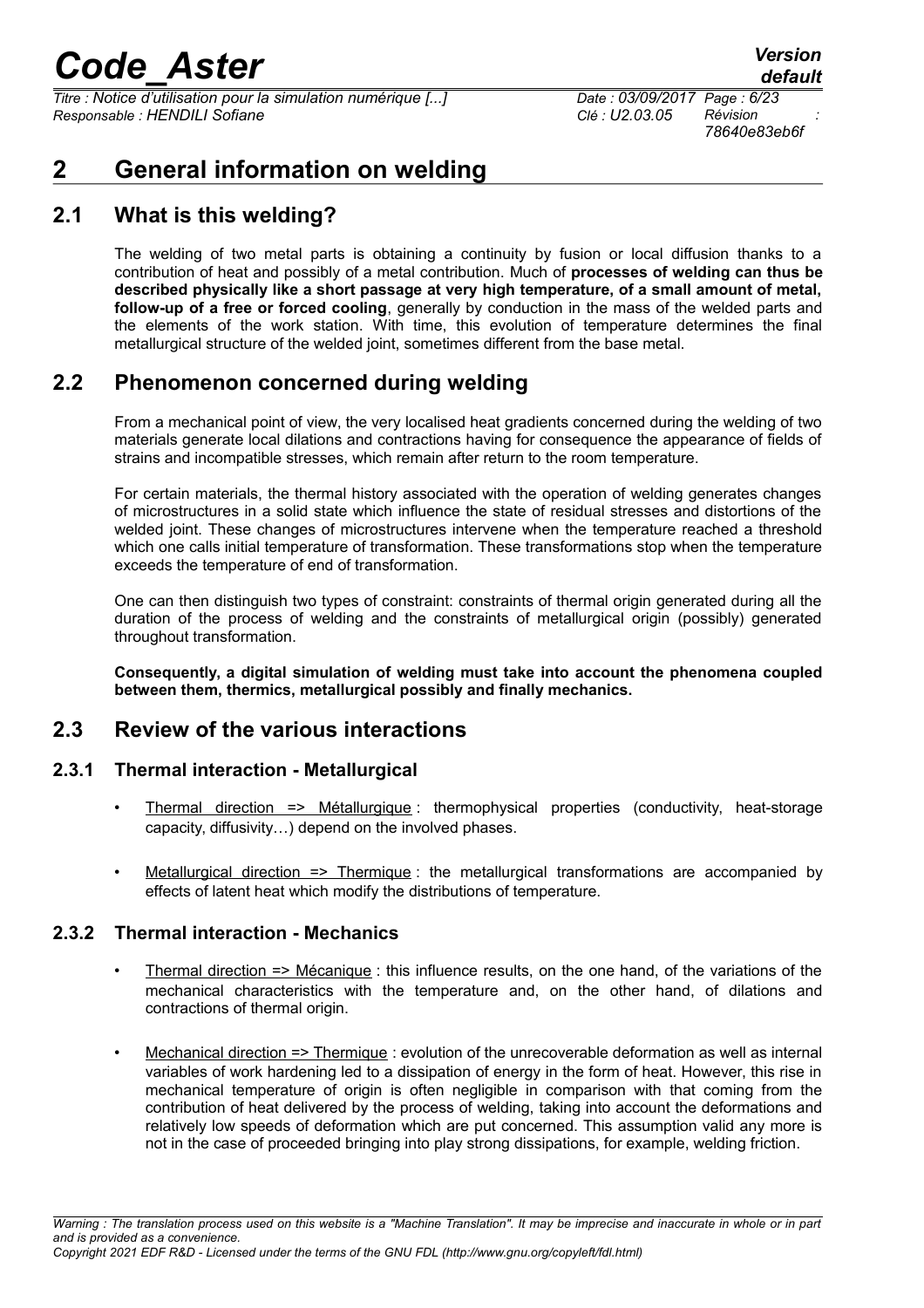*Titre : Notice d'utilisation pour la simulation numérique [...] Date : 03/09/2017 Page : 7/23*  $Responsible : HENDILI$  Sofiane

*78640e83eb6f*

### **2.3.3 Metallurgical interaction - Mechanics**

- <span id="page-6-2"></span>• Metallurgical direction => Mécanique : the influence of the metallurgical history on the mechanical history results mainly from four factors. The first lies in the dilations and contractions caused by the metallurgical transformations. The second factor is the phenomenon of plasticity of transformation. The third is the phenomenon of restoration of work hardening. Finally the last factor corresponds to the particular behavior related to the multiphase aspect of material.
- Mechanical direction => Métallurgique : the application of pressure modifies the energy stored in material and the atomic structure of the network. The presence of a mechanical request can thus play a part on the metallurgical transformations.

## **2.4 What does one understand by melted zone, ZAT, returned zone?**

<span id="page-6-1"></span>When one speaks about welding, the engineer of study will often hear spoken about melted zone, ZAT and returned zone, which corresponds to three distinct zones in a welded component. This is why, we give below a very general definition of these zones.

- **The Molten Zone (Z.F)** : it is the zone where **temperature is higher than the solidus of steel considered** or of the filler. The composition of the molten metal results from the chemistry of the filler, of the chemistry of the base metal and the interactions with the environment. This zone is separated from the Zone Affected Thermically (ZAT) by the line of fusion which characterizes the whole of the points having reached the temperature of solidus.
- **The Thermically Affected Zone (ZAT)** : in a very general way, it is **the solid zone** welded joint where it **behavior of material is strongly influenced by the field of temperature** with welding. Term ZAT has a very particular meaning when the material of the base metal or filler undergoes structure transformations: it is the zone where the transformation takes place. This Z.A.T breaks up itself into three great parts: the zone where the transformation is complete, the zone where the transformation is partial and finally **returned zone (Z.R)** where the maximum temperature reached is slightly lower than the initial temperature of transformation but where the behavior of material is slightly modified compared to that of the base metal.
- **The nonaffected zone thermically** : in a very general way, it is **the solid zone** welded joint where it **behavior of material is influenced little by the field of temperature**. For materials undergoing of structure transformations, it is the part of the welded joint where the maximum temperature reached is quite lower than the initial temperature transformation and where the operation of welding does not generate modification of the metallurgical and mechanical characteristics of the base metal.

## **2.5 Why is it important to simulate the process of welding?**

<span id="page-6-0"></span>The evolution of the processes of welding applied to steels made it possible to reach today a good reproducibility of the operation and a good quality of the welded joints. **The weldings constitute all the same the weak points of the structures.** The fields of strains and stresses induced by the operation of welding play a determining role on the quality and the mechanical resistance of the welded component; residual stresses induced by welding accentuating all the risks of damage by tiredness, creep, corrosion and brittle fracture…

This is why it is important to obtain robust and reliable tools to simulate this process.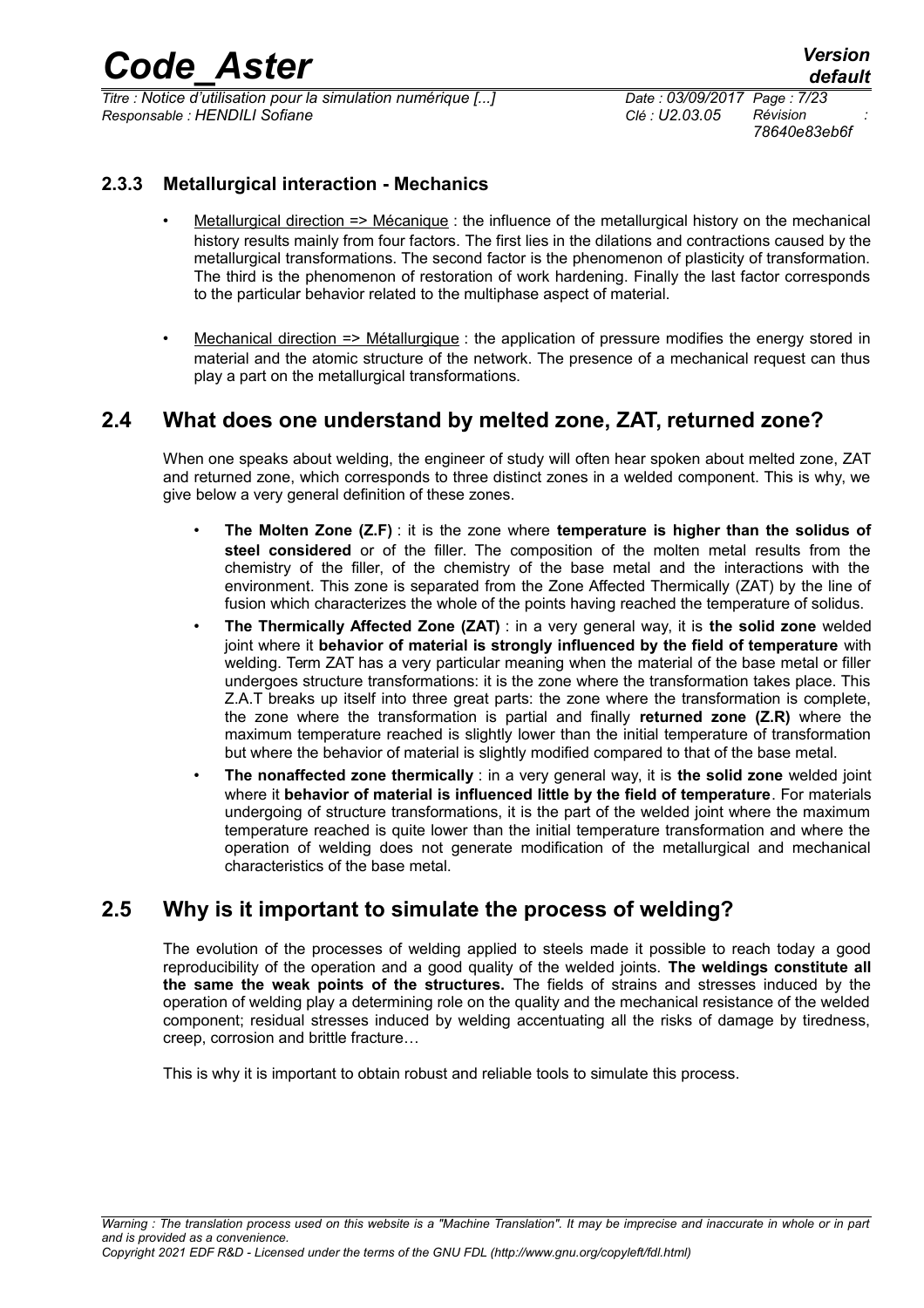*Titre : Notice d'utilisation pour la simulation numérique [...] Date : 03/09/2017 Page : 8/23 Responsable : HENDILI Sofiane Clé : U2.03.05 Révision :*

# **3 The digital simulation of welding**

<span id="page-7-1"></span>All that is written, thereafter, can be implemented in two situations of studies:

- When one simulates, obviously, the welding of two parts;
- But also, when one simulates the demounting of a coating on a part. One can apply same methodology as that adopted for an operation of welding.

# **3.1 Visual representation of an operation of welding**

- <span id="page-7-0"></span>• **Reality** : there are two parts A and B which one wishes to weld to obtain a part AB by using a process of adapted welding (for example by contribution of heat). The two parts are never welded in only once but not successive master keys, the first master key being called the master key of root.
- **The digital representation** : the first master key of root is never modelled. It is thus supposed that initially, two parts A and B are in only one block. Thereafter, we will see that there exist several methods to activate the master keys. Generally (it is the configuration presented in the drawing below), one chooses to represent all the passes in the initial model and one activates them progressively.

| <b>Reality</b> |  |   | The digital representation                                                            |           |  |                                                                                                       |
|----------------|--|---|---------------------------------------------------------------------------------------|-----------|--|-------------------------------------------------------------------------------------------------------|
|                |  |   | The welder                                                                            |           |  |                                                                                                       |
|                |  |   | The source of<br>heat brought by<br>the process of<br>welding,<br>with<br>filler here |           |  |                                                                                                       |
| A              |  | B | Two parts to be<br>welded                                                             | <b>AB</b> |  | The initial part to<br>model, with here all<br>the<br>passes<br>represented initially<br>in the model |
| A              |  | B | 1 <sup>era</sup> master key<br>= Master key of<br>root                                |           |  |                                                                                                       |
| A              |  | B | 2 <sup>ème</sup> master key                                                           | AB        |  | Activation of the $1era$<br>master key to be<br>simulated                                             |
| A              |  | B | 3 <sup>ème</sup> master key                                                           | AB        |  | Activation of the 2 <sup>ème</sup><br>master key to be<br>simulated                                   |
| A              |  | B | 4 <sup>ème</sup> master key                                                           | AB        |  | Activation of the 3 <sup>ème</sup><br>master key to be<br>simulated                                   |
| A              |  | B | $5eme$ master key                                                                     | AB        |  | Activation of the 4 <sup>ème</sup><br>master key to be<br>simulated                                   |
| AB             |  |   | 6 <sup>ème</sup> master key<br>Welded part AB                                         | AB        |  | 5 <sup>ème</sup> master key<br>Simulated part AB                                                      |

*Warning : The translation process used on this website is a "Machine Translation". It may be imprecise and inaccurate in whole or in part and is provided as a convenience.*

*Copyright 2021 EDF R&D - Licensed under the terms of the GNU FDL (http://www.gnu.org/copyleft/fdl.html)*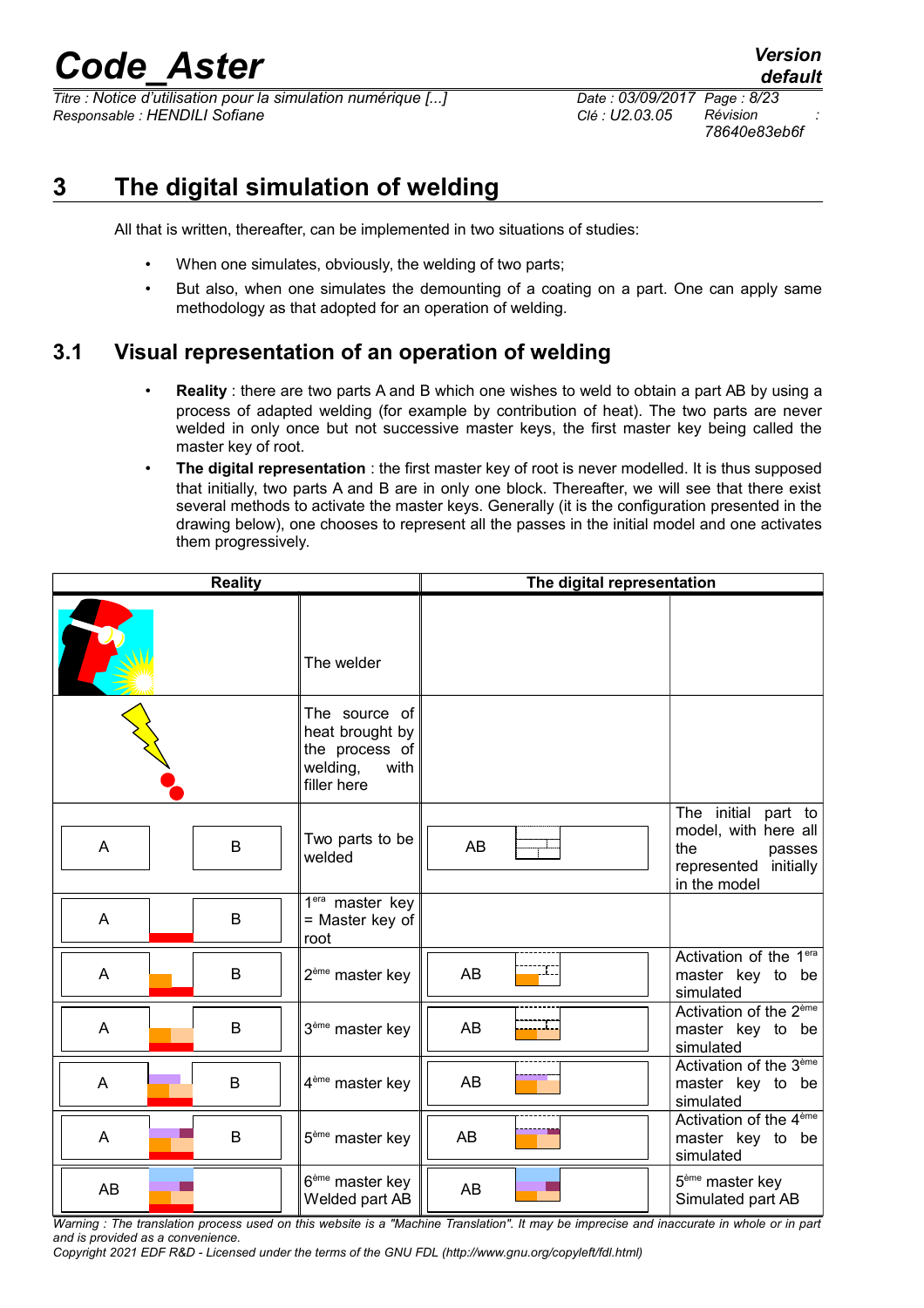*Titre : Notice d'utilisation pour la simulation numérique [...] Date : 03/09/2017 Page : 9/23*  $Responsible : HENDILI$  Sofiane

*78640e83eb6f*

# **3.2 What does one seek T to calculate?**

<span id="page-8-3"></span>The final goal of simulation is to determine the residual deformation and stress fields. With this intention, it is necessary to couple or chain calculations thermics, possibly metallurgical and finally mechanics.

## **3.3 Which are the main difficulties of simulation?**

<span id="page-8-2"></span>The great difficulties, questions and choices of methodology with which the engineer will be confronted can be summarized in six points:

- Representation 2D or 3D of the studied structure?
- Which adopted grid?
- How to take into account the contribution of heat?
- How to manage the matter addition, in thermics, mechanics?
- Which model of mechanical behavior (for the metallurgical transformations, there exists single model in *Code\_Aster*)?
- Which physical data?

**Notice** : The choices which will be adopted with final for simulation depend on many the experimental data in the possession of the engineer. These data gather:

- Data material; As in any simulation, it is important to have data material to identify most properly possible the laws of behavior (thermal, metallurgical and mechanical). The implying welding of the very high temperatures (until the fusion of material), it is necessary to lay out, if possible, on the one hand, of parameters between 20°C and the melting point, and on the other hand, of tests making it possible to characterize the viscous phenomena.
- Data on the conditions of welding; Among many uncertainties on the data input which intervene during the digital simulation of an operation of welding or demounting of a coating, the indetermination of the contribution of heat is more penalizing. Indeed, even when it is about an automated welding, and that the parameters of welding are well-known, the modeling of the contribution of heat remains difficult in any event, and a retiming is almost always necessary (on temperature measurements or macrographies of molten zones) if one **predictive digital simulation is aimed**.

<span id="page-8-1"></span>In paragraph 3 and for each one of these points, we will present various possible methodologies and, sometimes, the advised choices.

## **3.4 Specificities of** *Code\_Aster*

### **3.4.1 Which are the couplings considered?**

<span id="page-8-0"></span>In *Code Aster*, it is currently possible to take into account the essence of the phenomena but in an uncoupled way, via **chained calculations thermal, then metallurgical (possibly) and finally mechanics.**

Possible metallurgical calculation is thus carried out in postprocessing of thermal calculation, without taking account of the influence of the metallurgy on thermics (difference in thermophysical properties according to the phases and latent heats of transformation).

In the same way, mechanical calculation is uncoupled from calculations thermics and metallurgical: the influence of intrinsic dissipation on the thermal fields is neglected, as well as the influence of the state of stresses on the metallurgical transformations.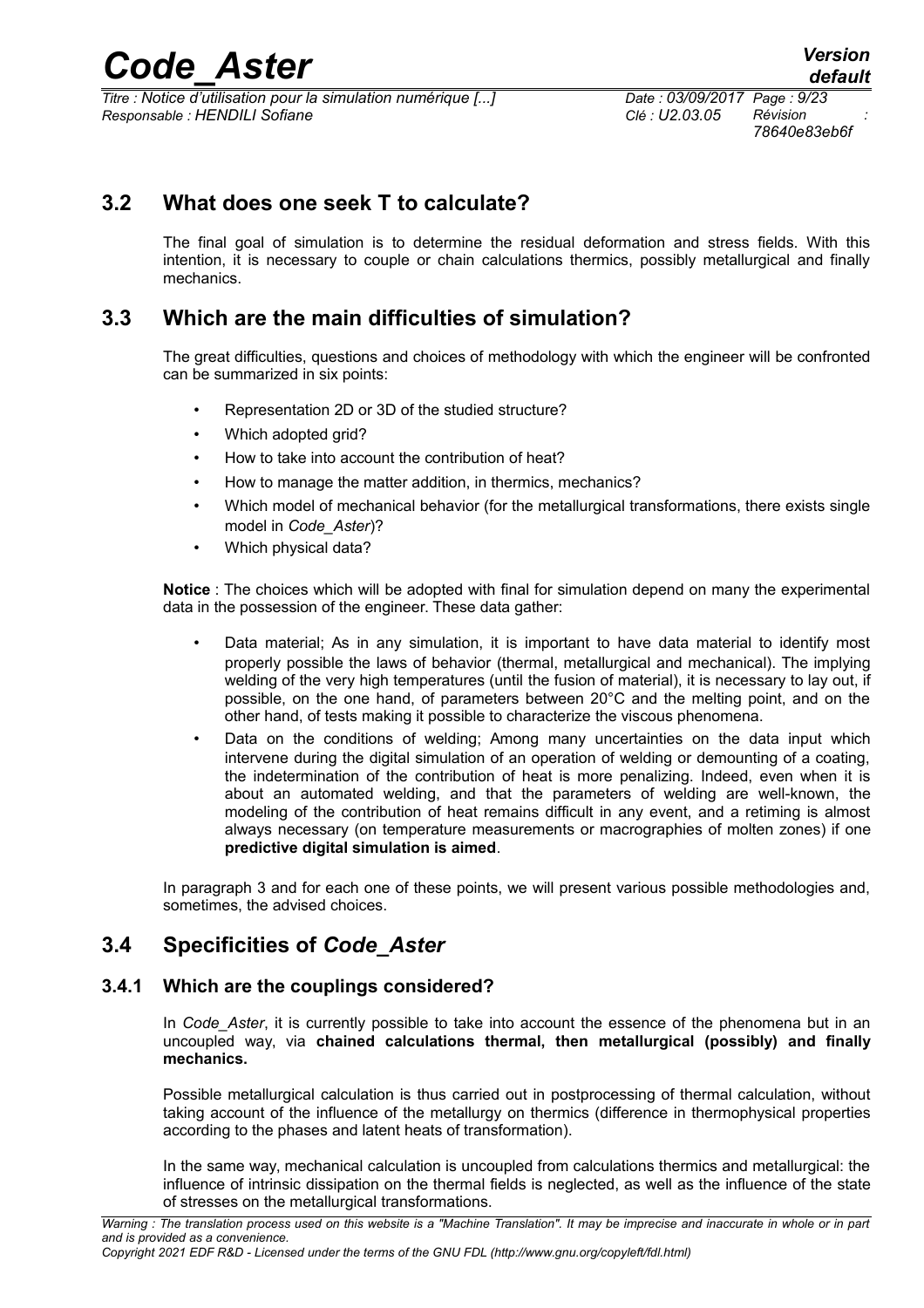*Titre : Notice d'utilisation pour la simulation numérique [...] Date : 03/09/2017 Page : 10/23 Responsable : HENDILI Sofiane Clé : U2.03.05 Révision :*

*78640e83eb6f*

To summarize, here interactions taken (YES) or not (NOT) into account:

- Influence of Thermics on the Metallurgy: YES
- Influence of the Metallurgy on Thermics: NOT
- Influence of Thermics on Mechanics: YES
- Influence of Mechanics on Thermics: NOT
- Influence of the Metallurgy on Mechanics: YES
- Influence of Mechanics on the Metallurgy: NOT

### **3.4.2 Standard diagram of a command file** *Code\_Aster*

<span id="page-9-1"></span>To summarize, here great stages of a calculation of an operation of welding in *Code\_Aster* :

- 1) One carries out a thermal calculation which makes it possible to obtain the field of temperature in each node of the grid.
- 2) **If the material considered sudden of the metallurgical transformations** : one realizes in post treatment of thermal calculation, the metallurgical calculation which makes it possible to obtain the proportion of the various metallurgical phases (and possibly associated hardness) in each node of the grid.
- 3) From the field of temperature and possibly of the metallurgical phases, one carries out mechanical calculation by choosing a model of behavior which takes into account possibly the various possible effects of the metallurgical transformations. One thus obtains the internal variable and deformation, stress fields in each point of Gauss.

### **3.4.3 Restrictions of** *Code\_Aster* **[5]**

### <span id="page-9-0"></span>• **Thermal calculation**

- $\blacklozenge$  The resolution of the equation of heat in pointer by the order THER\_NON\_LINE\_MO [U4.53.03] (useful to fix the source of heat of a thermal calculation non stationary 3D) is available only in the case of a rectilinear way of the source of heat, and not in the case of an axisymmetric way, as during the welding of cylindrical conduits for example.
- It is currently impossible to define a function of more than two variables with *Code\_Aster*, whereas the "classical" sources of heat (Gaussian, double ellipsoid, source CIN) are voluminal or surface densities flux, function of space and time. If the source is function of time (has minimum, except if calculation is carried out in pointer), there remains nothing any more but one parameter of space available.

### • **Metallurgical calculation**

 The phenomenon of income (which has in particular as a consequence a reduction in the elastic limit) of the rough phases of hardening is not taken into account. One can possibly circumvent this problem. If the number of phases formed with cooling makes it possible to leave metallurgical internal variables "free", one can then assign with these internal variables proportions of returned phases and to model the kinetics of income by introducing a fictitious TRC.

### • **Mechanical calculation**

 It would be interesting to develop, for a material comprising only one metallurgical phase, the models equivalent to META\_XXX\_XXX (several phases). That currently obliges to carry out a false metallurgical calculation to profit from these laws. That can pose in 3D big problems of memory size and computing time, for little which one uses for example a model with kinematic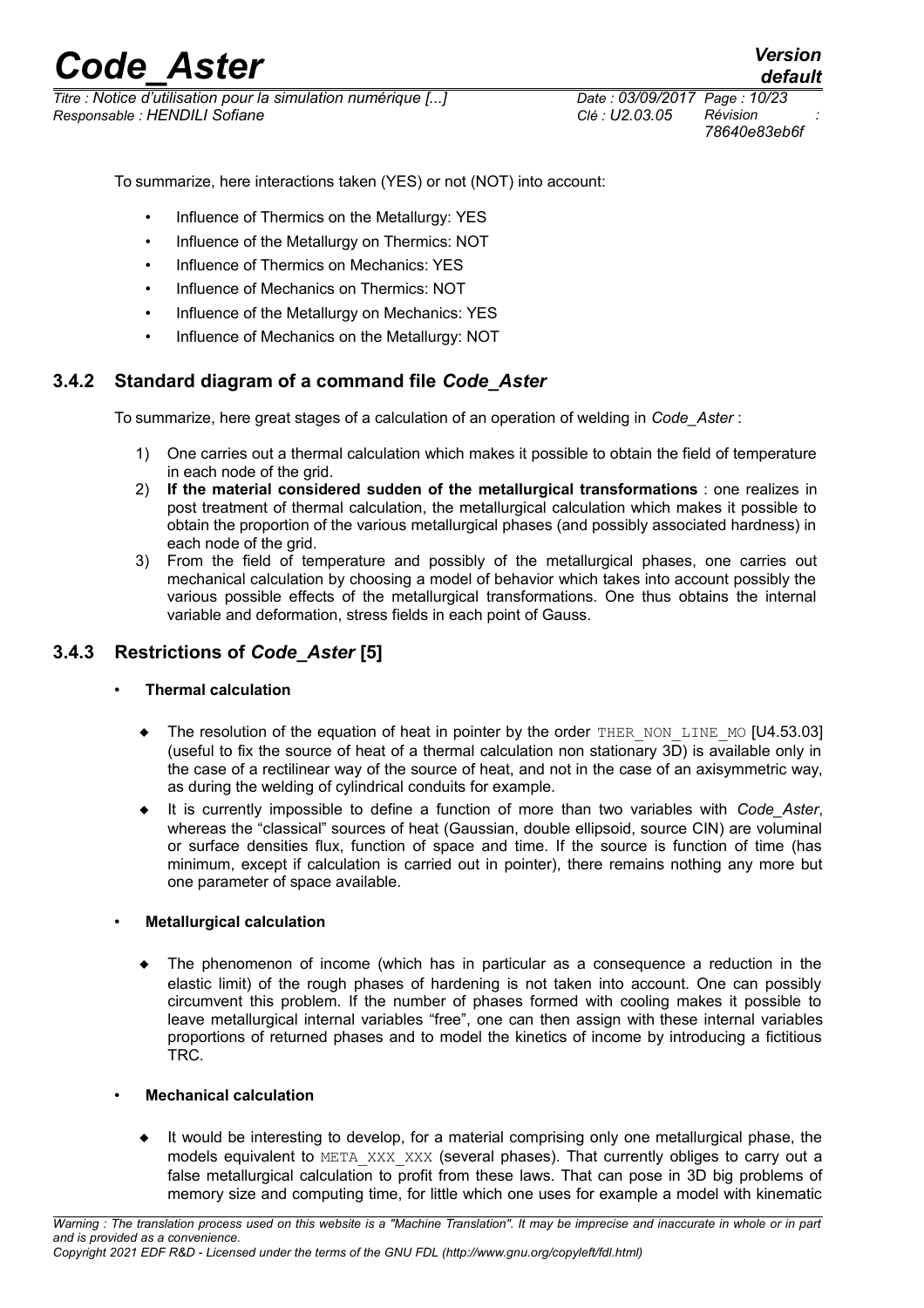

*Titre : Notice d'utilisation pour la simulation numérique [...] Date : 03/09/2017 Page : 11/23*  $Responsible : HENDILI$  Sofiane

*78640e83eb6f*

work hardening (one stores a tensor like internal variable for each step of calculation and each phase).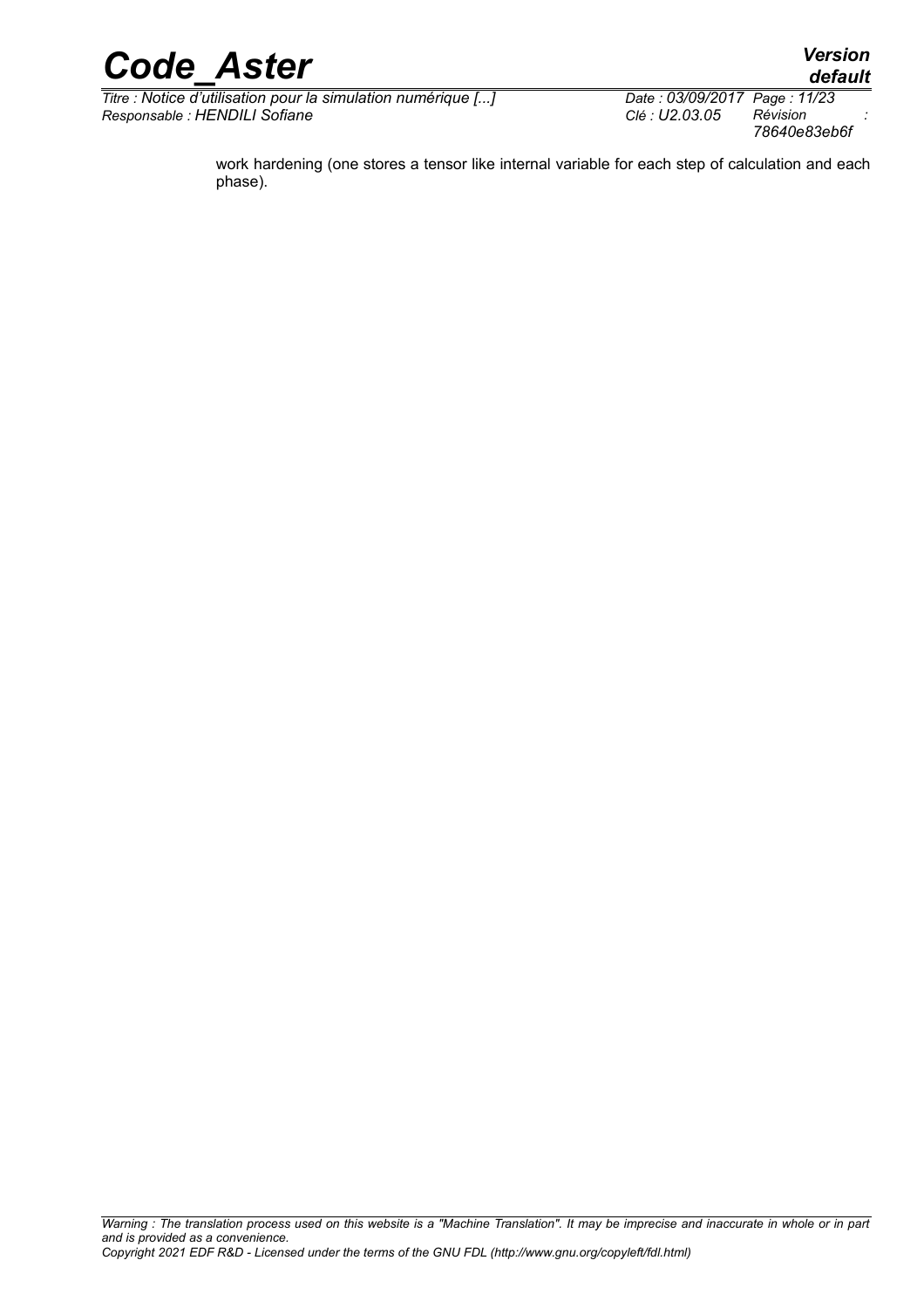*Titre : Notice d'utilisation pour la simulation numérique [...] Date : 03/09/2017 Page : 12/23 Responsable : HENDILI Sofiane Clé : U2.03.05 Révision :*

*78640e83eb6f*

# **4 Methodology for simulation**

<span id="page-11-1"></span>The experience feedbacks quoted in this part result primarily from the three following studies:

- A piping in 316L chamfered welded by process TIG [2], with filler on the thirteen ways (card CEA/EDF/FRAMATOME 3488); the first 2 master keys of this example constitute a CAS-test *Code\_Aster* [V7.42.100]);
- A plate chamfered in 316L welded by process TIG [4], with filler on the two ways of welding (card CEA/EDF 2425); the various command files attached to this study are stored in the base of studies of *Code\_Aster* (SERVICE/BDD Studies);
- A plate in 316L not chamfered, with creation of a line of fusion by process TIG [3], but without filler (thesis INSA de Lyon of L. Depradeux supported in 2004).

By preoccupation with a simplicity thereafter, we will name them card 3488, card 2425 and thesis L.D 2004.

# **4.1 Type of modeling: 2D or 3D?**

<span id="page-11-0"></span>In any rigour, the process of welding is strictly three-dimensional, the contribution of heat and possibly of matter being mobile and often constant speed. The fields of temperatures and mechanics generated are thus three-dimensional and transitory.

It is thus preferable to carry out a three-dimensional transitory analysis.

However, this choice not being always possible because of complexity, of time calculation and the memory size required by calculations 3D, one often has resorts to a modeling 2D in digital simulation of welding (in particular for multirun welding with a large number of master keys).

### **Case of a modeling 2D**

- In the majority of the cases, simulations 2D consider a transverse section, perpendicular to the projection of the torch of welding. These simulations are carried out with the assumption of the plane deformations;
- Calculations axisymmetric 2D are also adopted for the case of the welding of cylindrical conduits.
	- **The weak point of two preceding modelings, it is that one neglects the effect speed of welding and that it is supposed that the cord (or heat) is deposited (E) simultaneously over the entire length of the part to weld.**
- Other choices, less classical, are also possible: one can to choose for example to net section longitudinal (in direction of welding) or, if it is considered that the temperatures are constant in the thickness, it can choose to net the average plan of the plate. These simulations are then carried out with the assumption of the plane constraints.

### **Experience feedback**

- Card 3488: The calculation of the chamfered tube is carried out into axisymmetric. Comparisons between this axisymmetric approach 2D and an approach 3D were carried out in [1] and show the good representativeness of the approach 2D, even if this one does not take account of the effects speed.
	- Thesis L.D 2004: On the not chamfered plate, several modelings are tested:
	- Calculation complete thermomechanical 3D;
	- Calculation 2D in deformation planes where one models a section perpendicular to the projection of the torch;

*Warning : The translation process used on this website is a "Machine Translation". It may be imprecise and inaccurate in whole or in part and is provided as a convenience.*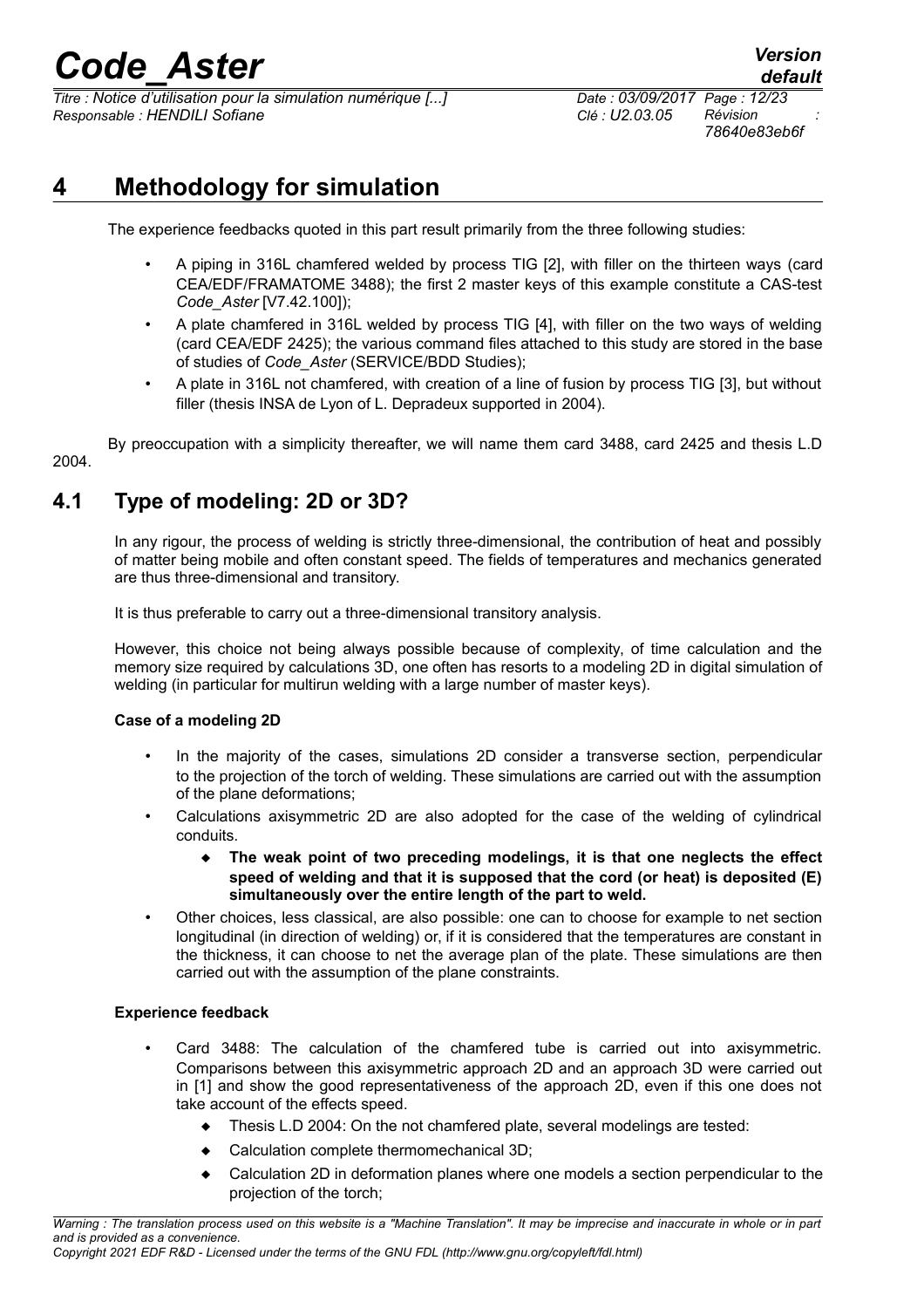*78640e83eb6f*

• Calculation 2D in constraint planes where one models the average plan of the plate.

One notes, **in this case**, that calculation 2D in plane deformation does not reproduce well the results got on calculation 3D, in term of displacements and residual stresses, except for these last in the central zone of the plate. As for calculation 2D in plane constraint, it gives results very close in residual stresses to calculation 3D.

# **4.2 Grid**

### <span id="page-12-0"></span>**General advices**

- Like any digital study, it is always difficult to precisely give values on the density of the grid; that depends much on the physical problem considered. In the case of welding, the grid must be sufficiently fine around the source of heat (weld beads and molten zone) to correctly apprehend the high thermal gradients and mechanical in this zone.
- In the case of a quasi-stationary thermal modeling in pointer (cf  $\S$  3.3.2), the speed of calculations authorizes a more important density of grid, in particular goshawks of the source.
- In the case of welding on steels with metallurgical transformations of phases, it is necessary to net in a sufficiently fine way the ZAT. This is all the more important as maximum constraints is generally reached in periphery of ZAT, in partially austenitized zone. The density of grid in this zone is thus paramount. Simulations of welding on a steel which presents transformations of phases thus require a priori bulkier grids of many elements compared to simulations of welding on steels without transformations (with identical study).
- For mechanical calculations 3D, it is very important of déraffiner as much as possible the mechanical grid when one moves away from the welded zone. Indeed, the strong non-linearity of the problem (and times computings which goes with) and the transitory aspect (requiring many steps of time) limit in practice the number of nodes of the model.
- As for any problem, it is necessary to envisage as of the stage of grid the groups intended to receive the boundary conditions thermal and mechanical (way of the source, heat-transferring surface…), as well as the zones intended for postprocessing. This is all the more true for the thermal grid where the loading (heat source) and the boundary conditions (convection and radiation) move as the demounting of the cords.
- For the melted zone, it is often difficult to represent it because, in the absence of macrography, its form is unknown.

### **Experience feedback**

- Card 3488: The weld beads can be represented geometrically and with a grid in way more or less complex. There are 3 possible choices, while going from most complicated towards simplest:
	- One can choose to respect at the same time the volume and the form of the master key. The shape of the cords being curved, one will have to net surfaces on curved board, therefore to use finite elements at least of degree 2;
	- One respects only the volume of the master key;
	- The volume of the master key as well as possible is respected.

Comparisons were made in [2] with these three possibilities. It proves that the results of mechanical calculations differ very little from one grid to another (with thermics equivalent). In conclusion, a curved grid does not bring anything significant to the level of the results compared to a polygonal grid. It is important on the other hand to roughly respect the volume of the cords deposited.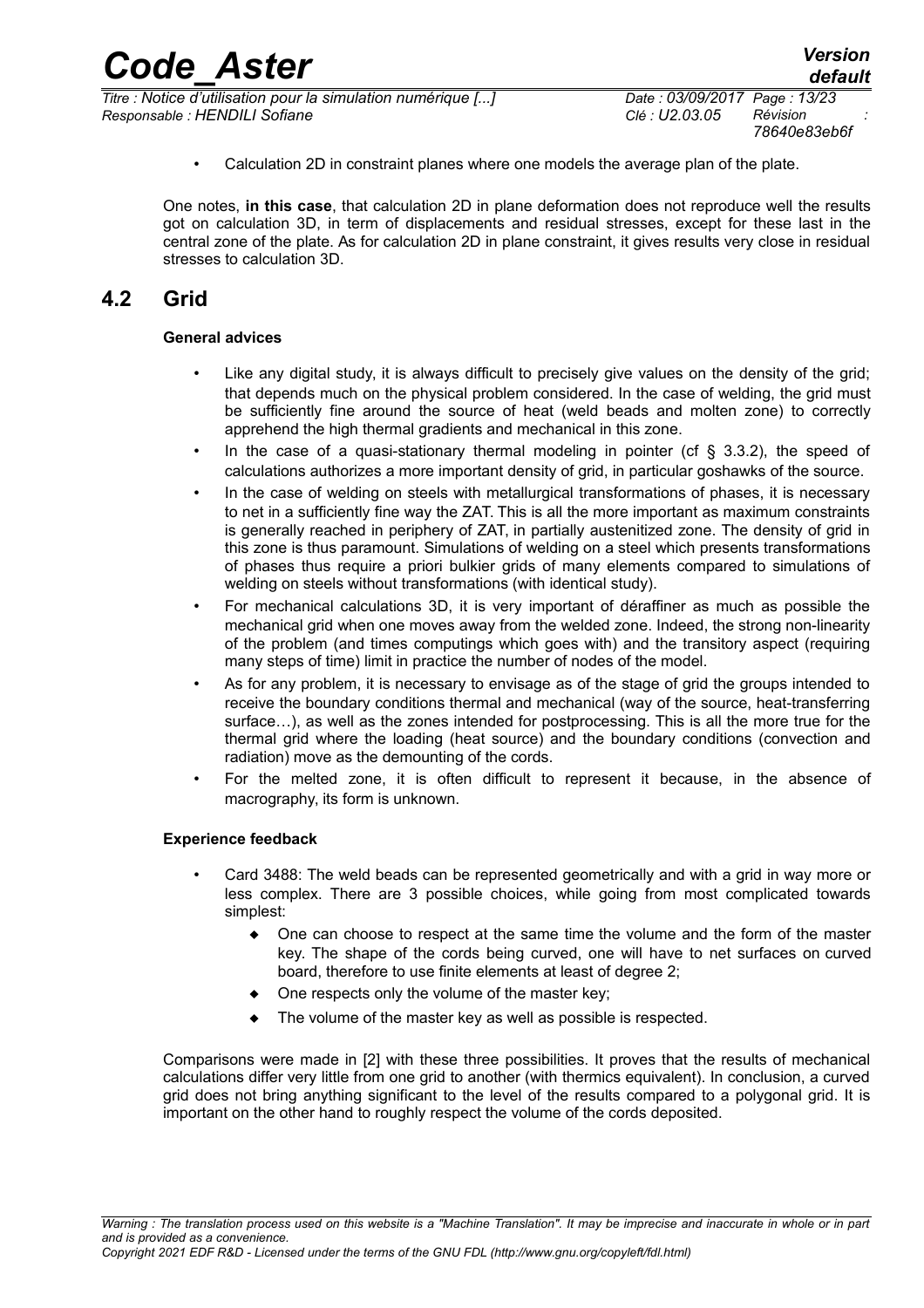*Titre : Notice d'utilisation pour la simulation numérique [...] Date : 03/09/2017 Page : 14/23*  $Responsible : HENDILI$  Sofiane

*78640e83eb6f*

# **4.3 Thermal calculation**

### <span id="page-13-2"></span><span id="page-13-1"></span>**The critical point for the thermal part relates to the modeling of the contribution of heat.**

### **4.3.1 Introduction**

In *Code* Aster, the calculation of the thermal evolution is carried out by the nonlinear resolution of the equation of heat (operator THER\_NON\_LINE [R5.02.02]) in the volume of the part, being given an initial condition and boundary conditions thermal on the borders. The resolution is transitory, the source of heat moves on the grid.

The diffusion of heat is treated by a enthalpic formulation, which is the integral of the specific heat on the temperature  $\beta(T) = \int_0^T$ 0  $\frac{\rho}{\rho}$   $\int_{\rho}^{\rho}$   $\int_{\rho}^{\rho}$  *du* . One can thus provide, that is to say conductivity and the

specific heat  $\,\rho\,C_{\,p}\,$  according to the temperature, that is to say, and it is preferable (cf notices below), conductivity and the enthalpy according to the temperature.

#### **Notice on the choice of a enthalpic formulation**

• At the melting point, the heat capacity (which is energy required to raise the temperature of the body) undergoes a discontinuity which results in the latent heat of fusion, which represents energy required to cross the temperature of phase shift. In the case of a mixture of component (it is the case of alloys), fusion is spread out between the temperatures of liquidus and solidus *Tl* and *Ts*. A "enthalpic" formulation of the equation of heat is useful for the taking into account of the phenomena of latent heat of phase shift. Indeed this formulation avoids "missing" the transformation, which is likely to arrive for the formulation in capacity if the steps of time are sufficiently small.

### **4.3.2 Management of the matter addition (weld beads)**

### <span id="page-13-0"></span>**Description of the various methods**

There exist several methods to take into account, in the transitory thermal model, the successive matter addition at the time of the various passes of welding:

- The first method consists in considering one model (within the meaning of *Code\_Aster* defined by the order AFFE\_MODELE) containing all the passes and "artificially to disable" the cords not yet deposited in their imposing worthless thermal conductivity ( $10^{-5} W/m^{\circ} C$  in practice).
- The second method consists in encasing the thermal models (within the meaning of *Code\_Aster*) : a total grid of all the cords is used, but the thermal model is affected only on the part of the grid corresponding to the metal already deposited (at the time of the stage AFFE\_MODELE). The cords not yet deposited are not included in the model. In this case, it is necessary to have as many thermal models there are cords deposited. The various models are encased one in another, i.e. the thermal model I contains the master keys of 1 with  $I$  and the thermal model  $I+1$  contains the master keys 1 with *I* and passes it  $I+1$ . This method is cleaner than the preceding one insofar as the elements not deposited do not disturb the calculation of the master key in progress, since they are not included in the model. On the other hand, this poses a problem at the time of the sequence of thermal calculations, the fields of temperature of the model *I* not being defined in all the nodes of the model corresponding to the following master key  $I+1$ . It is thus necessary to carry out a prolongation of the computed fields from one model to another. With this intention, one proceeds in 4 stages:
	- One starts by creating a field of temperature to ambient ( *T20* ) on all the grid by the order CREA CHAMP (operation 'AFFE'),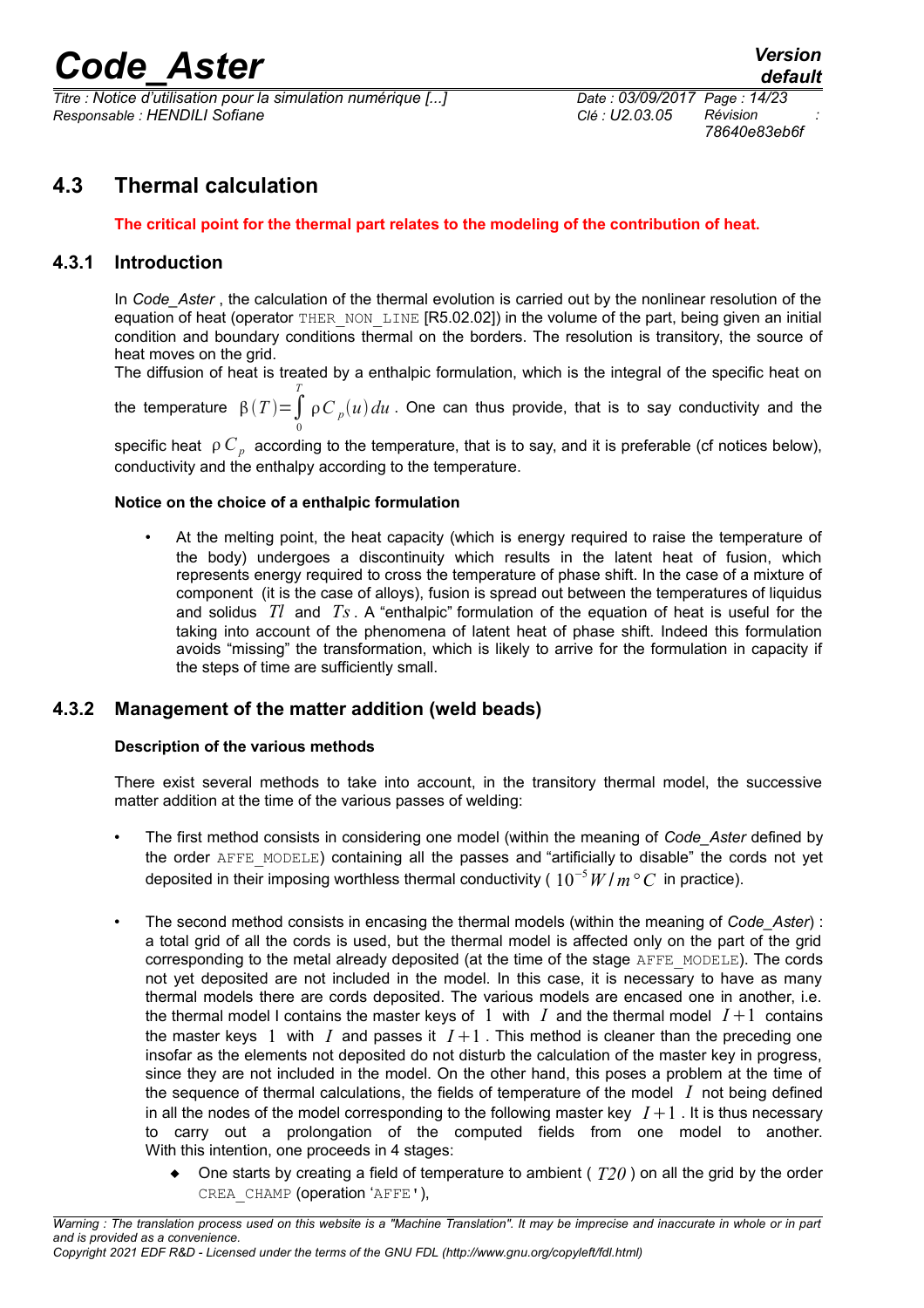*default*

- $\bullet$  One extends the first field of temperature calculated to master key I (sequence number 1) while supplementing by  $T20$  on the new meshs (CREA CHAMP operations 'EXTR' then 'ASSE'),
- One stores this field in a new structure of data of the type  $evol$  ther by order CREA\_RESU,

⇒ one makes a loop on the remaining sequence numbers and one repeats operations 2 and 3 for each sequence number by enriching the structure of data created into 3 (keyword reuse of CREA\_RESU).

• Lastly, the third method consists, on only one thermal model (within the meaning of *Code\_Aster*), to duplicate the nodes with the interface of each cord, which it is necessary to provide in the stage of construction of the grid. At the time of the assignment of the thermal loading (AFFE CHAR THER), one affects only the part of the model which corresponds to metal already present. Thus, the cords not deposited do not see the loading, and the unfolding of the nodes prevents the transfer of heat to the interface of the cords not deposited (a temperature equal to ambient is applied in the cords not yet deposited). At the time of the addition of a new cord, one resticks the nodes corresponding by applying the equality of the temperatures to the nodes duplicated by the order LIAISON GROUP. This method is certainly most reliable but the construction of the grid becomes tiresome if the number of master keys is large.

### **Experience feedback**

- The advantage of the first method (only one model and almost worthless conductivity for the cord not yet deposited) is its simplicity of implementation. On the other hand, it can lead to digital oscillations of the temperature due to the discontinuity of conductivity to the interfaces between the cords, as noted in card 3488 [2]. Nevertheless, this method is often selected because of its simplicity.
- The three methods were tested on plate 2425 [4] and were compared with experimental measurements of temperature. Three calculations lead to results virtually identical to the points of measurements.

### **4.3.3 Modeling of the source of heat**

<span id="page-14-0"></span>The truly complete modeling of the thermal problem would require the taking into account of the transfers of heat electro-thermo-fluids in the electric arc, with taking into account of the electromagnetic phenomena, and the modeling of the movements convectifs in the bath melted, in interaction with the plasma of cover, and the transfers of heat in the solid part. Although an abundant literature exists with regard to the taking into account of the modeling of the arc and the bath of fusion in simulation, we will place ourselves thereafter from a point of view of modeling with an industrial computer code, which does not make it possible to model the phenomena present in the arc and the molten bath. Those are replaced by the definition of a source of heat of adequate form. Only the conduction of heat is thus modelled, this is why he will not be alluded to the modeling of the arc and the bath thereafter.

### **Description of the two possible methods**

;

- The first method consists with **to impose cycles of temperature** with the matter which one deposits. These imposed temperatures can be applied either to the only cord deposited, or on the cord unit deposited more molten zone.
	- By reason of simplicity, the function imposed temperature *T imp* is chosen, generally, constant spaces some but variable in time, that is to say  $T^{imp} = T^{imp}(x, y, z; t) = T^{imp}(t)$
	- Moreover, one often imposes this temperature only on the cord deposited: indeed, the forms and sizes of molten zones are seldom known, and even if they are it, that makes tiresome the construction of the grid, especially if the number of cords is high;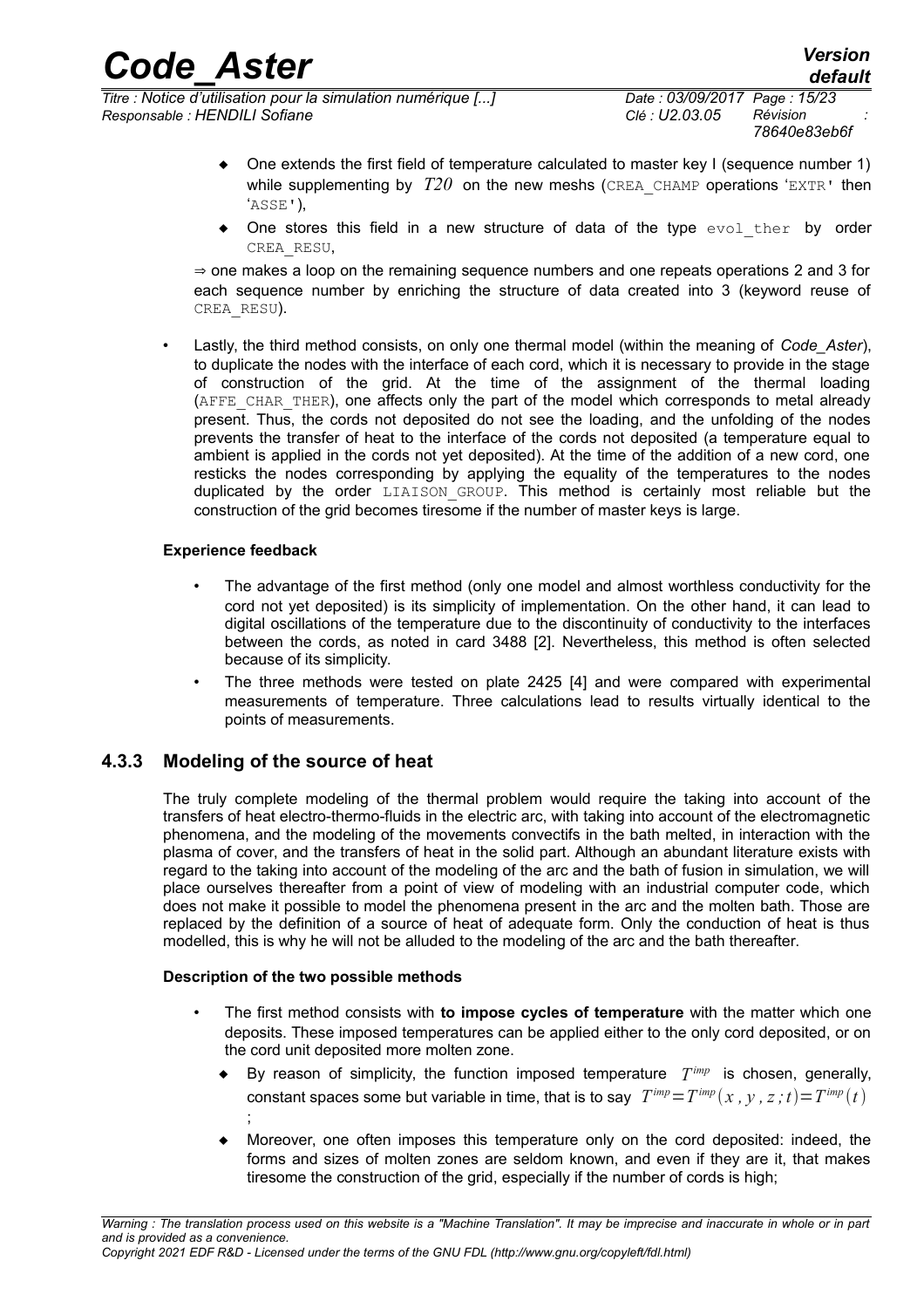*Titre : Notice d'utilisation pour la simulation numérique [...] Date : 03/09/2017 Page : 16/23 Responsable : HENDILI Sofiane Clé : U2.03.05 Révision :*

 The method in temperature is advised in the case of modelings 2D or when no data is available on the parameters of welding. The function  $T^{imp}(t)$  often has the following form:

$$
T^{imp}(t) = \begin{cases} \frac{T^{max}}{t_1}t + T^{ini} & \text{si } t \le t_1\\ T^{max} & \text{si } t_1 \le t \le t_2\\ \text{eventuellement}, \frac{-(T^{max} - T^{min})}{t_3 - t_2}(t - t_2) + T^{max} & \text{si } t_1 \le t \le t_3 \end{cases}
$$

One prescribes a rise of the initial temperature  $T^{ini}$  at the melting point or a possibly higher temperature  $T^{max}$  from one duration  $t_1$  (the rise in prescribed temperature can be linear or not linear, exponential for example), then a maintenance at this temperature for one length of time ( *t* <sup>2</sup>−*t* 1 ), and finally possibly, one can prescribe the beginning of cooling until the temperature  $T^{min}$ . Parameters  $(t_1, t_2, t_3, T^{min})$  can be identified so temperature measurements exist;

- The continuation of cooling is carried out with exchanges by convection and radiation.
- The second method consists with **to impose a surface heat flow (** *J* /*sm*<sup>2</sup> **) or voluminal (**  $J/\textit{sm}^3$  ) with the weld bead modelled.
	- It is preferentially used when the energy of welding delivered is known: it is the case for welding the arc, for which one can consider power delivered UI (with *U* the tension and *I* intensity of the current). Of this delivered power, only a fraction *nUI* penetrate indeed in the part and takes part in the heating and the fusion of materials. For the process TIG, for example, the parameter  $\eta$  is about 0.6 to 0.9;
	- It is then possible to distribute this power, on the surface or volume (or both), on the grid. The distribution of this heat flow perhaps extremely simple (constant spaces some in the added metal), or more elaborate (model double-ellipsoid with Gaussian distribution worked out by J. Goldak). The chock of the parameters of the source of heat selected requires temperature measurements.

Thereafter, we detail the approach to in the case of follow a modeling by heat flow, by distinguishing simulations 3D and 2D. It is supposed that there exist available data in temperature.

## **Case of a modeling 3D with heat flow**

- We give below some possible forms for the space representation of voluminal or surface flows:
	- Example of a voluminal, constant flow following  $y$  and  $z$  and variable in the direction of welding, here *x* .

$$
Q^{V} = Q^{V}(x, y, z; t) = Q^{V}(x; t) = \begin{cases} \frac{Q^{max}}{L/2} x & \text{si } 0 \le x \le \frac{L}{2} \\ \frac{-Q^{max}}{L/2} (x - L) & \text{si } \frac{L}{2} \le x \le L \end{cases}
$$

- $\bullet$  Example of a surface flow  $Q^{S}$   $=$   $Q^{S}$ ( $x$  ,  $y$  ;  $t)$  cylindrical at circular base of ray  $~R~$  and of maximum intensity *Q max* .
- When temperature measurements are available, the parameters of this contribution of heat (sizes, values of maximum power injected) can be fixed so as to as well as possible reproduce, by calculation, the measured thermal cycles.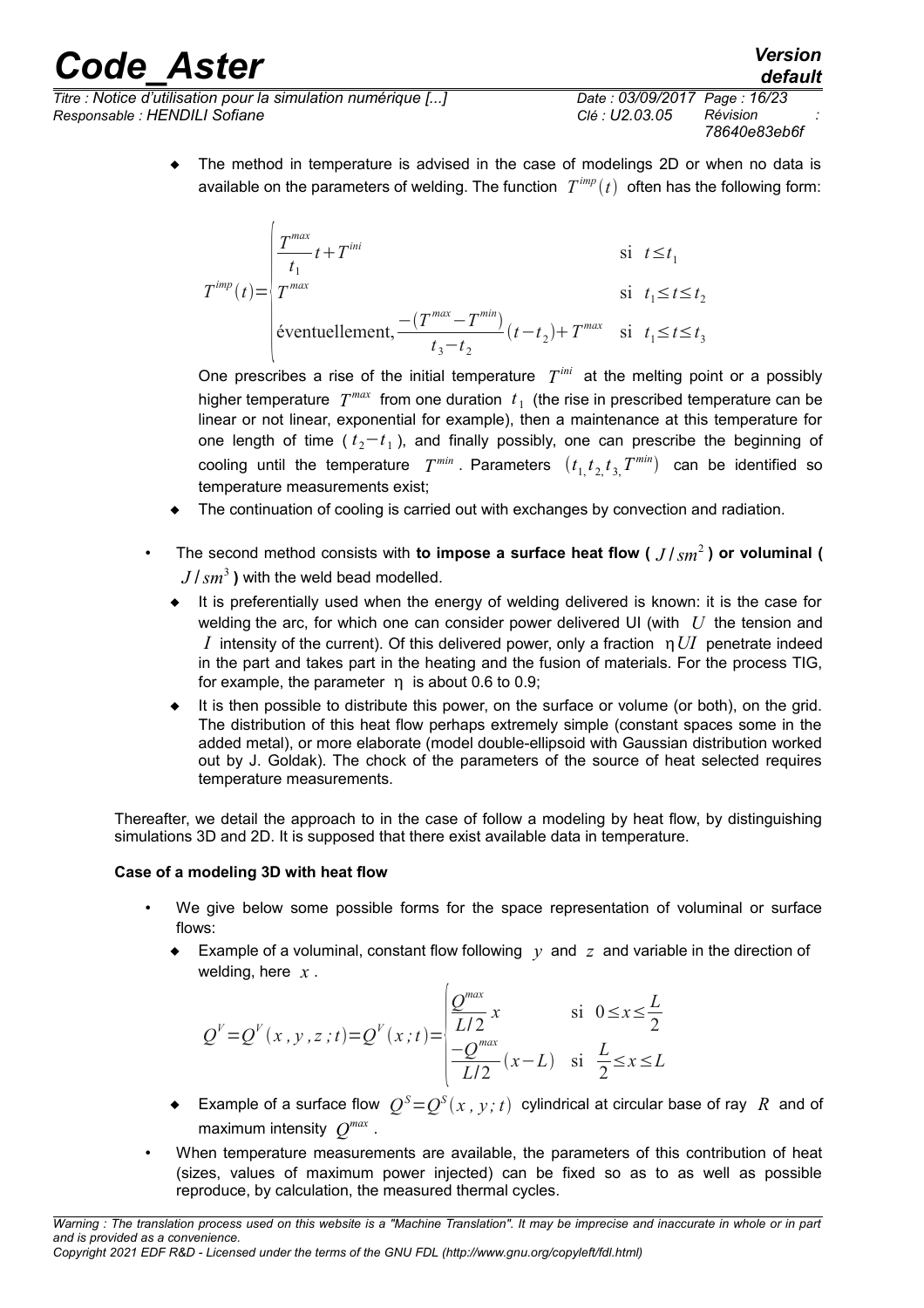*Titre : Notice d'utilisation pour la simulation numérique [...] Date : 03/09/2017 Page : 17/23 Responsable : HENDILI Sofiane Clé : U2.03.05 Révision :*

*78640e83eb6f*

- This stage of chock can be carried out easily and with weak computing times via a quasistationary calculation in pointer (THER\_NON\_LINE\_MO). That supposes that the way of the source is rectilinear uniform, at constant speed. In this case, case it is supposed that a permanent mode is established, and the equation of the heat written in this reference mark becomes independent of time. One thus obtains the field of temperature in this reference mark (function of space only). One can possibly recover temporal dimension by a change of variable ( $X = x - Vt$ ). One can thus quickly (only one step of time) identify the parameters of the source, which are then re-used in the case of transitory calculation.
- Once the identification carried out and if the power of the process of welding is known, one will be able to deduce the value from it from the parameter  $\eta$  in the output capacity (in order to check the coherence of the value obtained compared to the process). Indeed, the integral of the voluminal density (respectively surface) of heat flow on selected volume (respectively selected surface) must be equal to the output capacity, that is to say

$$
\int_{V} Q^{V}(x, y, z; t) dv = \eta \text{ UI} \text{ et } \int_{S} Q^{S}(x, y, z; t) ds = \eta \text{ UI}
$$

In the two examples presented above, that gives:

 Example of voluminal flow: *<sup>S</sup>*∫ *L* 0  $Q^{V}(x;t)dx = S*\frac{L}{2}$ 2  $*Q^{max} = \eta$  UI where *S* is the

surface of the cord deposited perpendicular to the direction of welding.

- Example of surface flow: ∫ *S*  $Q^{S}(x, y, z; t) ds = \pi * R^{2} * Q^{max} = \eta \text{UI}$
- The heat flow being identified spatially, it is now necessary to implement the displacement of this source on the grid for transitory thermal calculation. One thus defines a function in the direction of welding, here  $x$ , and of time by the operator DEFI\_NAPPE : a flow function of time is applied successively to the meshs located under the way of the torch of welding, while considering a rise with maximum value, followed of a descent to zero. The descent of flow on a mesh corresponds to the rise of flow on the following adjacent mesh. Thus the sources "are lit" successively along the axis of welding at the time of the passage of the torch, which corresponds to a source of heat of constant intensity which travels in space along the axis of welding.

### **Case of a modeling 2D with heat flow**

• In the case of a modeling in 2D, the approach is different because it is necessary to choose a flow (voluminal or surface) which is variable in time and this in order to take into account, in calculation 2D, the approach and the distance of the torch. For the space distribution this flow, one often chooses a constant flow in space. A surface example of flow is given below:

$$
Q_r = Q_r(x, y, z; t) = Q_r(x; t) = \begin{cases} \frac{Q^{max}}{t_1} & \text{si } t \le t_1\\ Q^{max} & \text{si } t_1 \le t \le t_2\\ -Q^{max} \frac{(t - t_2)}{(t_3 - t_2)} & \text{si } t_2 \le t \le t_3 \end{cases}
$$

- There still, it will be necessary to identify, starting from temperature measurements, the parameters of selected flow (in our example, the moments  $t_1$ ,  $t_2$  and  $t_3$  as well as the value  $Q^{max}$  ).
- If one knows the power delivered by the process, one can also deduce the parameter  $n$  from it. That gives for our example: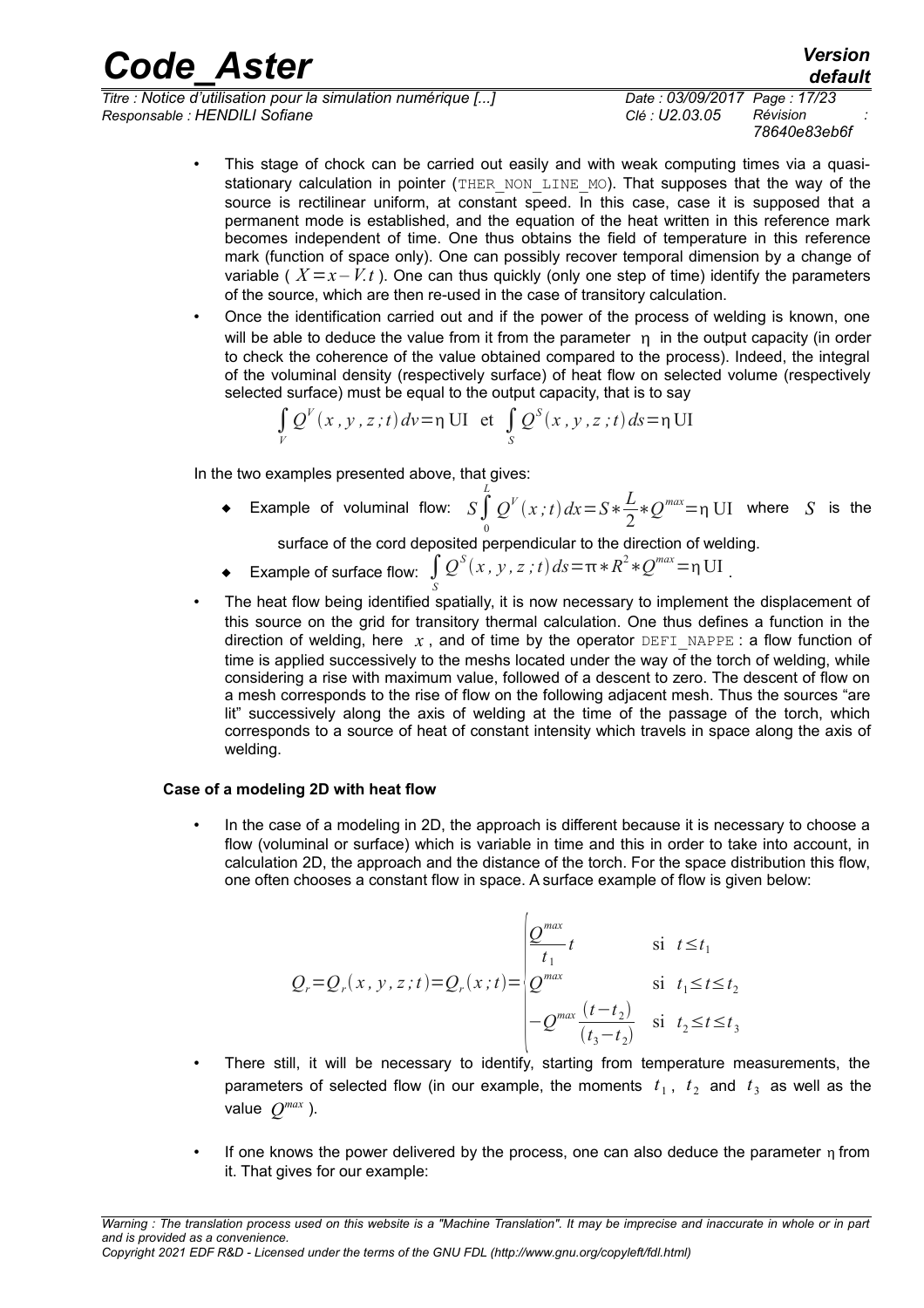*Titre : Notice d'utilisation pour la simulation numérique [...] Date : 03/09/2017 Page : 18/23 Responsable : HENDILI Sofiane Clé : U2.03.05 Révision :*

*78640e83eb6f*

 $\iint_{t}$  $Q_r(t) ds$  = *S* $\int_t$  $Q_r(t)dt = \frac{\eta \text{ UI}}{V}$  $\frac{U}{V}$  ⇔  $\int$ <sub>t</sub>  $Q_r(t) dt = \frac{\eta \text{ UI}}{\Omega V}$ *SV*

what makes:

$$
\int_{t} Q_r(t) dt = Q^{max} * \frac{1}{2} (t_3 + t_2 - t_1) = \frac{1}{2} \frac{U}{V}
$$

where *V* is the known speed of welding and *S* the surface of the cord deposited known. To refine the identification of the parameters of the source, one can use the parameter  $\eta$  found by a quasi-stationary calculation 3D in pointer.

### **Experience feedback**

- Thesis INSA L.D 2004:
	- For transitory modeling 3D of the plate, several forms of surface flows were tested: triangular in the direction of welding, cylindrical at circular and Gaussian base. For these three flows, the distribution in temperature proved about identical.
	- For modeling 2D (deformation planes), three representations were tested: temperature imposed, surface flow and voluminal flow with identification of the parameters to measures. Only modeling with imposed temperature led the fusion of the added metal. With a voluminal flow, the molten zone was not reproduced.
- Card 3488: The approach in imposed temperature was used on the axisymmetric calculation of the tube. The results of this simulation show that calculations over-estimate the molten zone and maximum thermal cycles. The approach in imposed temperature is thus too energy and it is the approach in flow which is advised for this study.

### **4.3.4 Boundary conditions thermal with the environment**

<span id="page-17-1"></span>The boundary conditions thermal are modelled by convectifs exchanges and radiative of the part welded with the environment, which are written:

$$
-\lambda \frac{\partial T}{\partial n} = h(T - T_{air}) + \epsilon \sigma (T^4 - T_{air}^4)
$$

where *n* is the external normal, *h* the coefficient of convectif exchange,  $\sigma$  the constant of Stefan-Boltzmann and  $\epsilon$  the emissivity of material.

### **Remarks**

- In the case of the welding of relatively thick parts, the values taken for the coefficient of exchange and emissivity have often only one influence secondary on thermal calculations: indeed, the heat flow exchanged with the ambient air during the heating and with cooling is very weak, compared to the heat flow by conduction in the part coming from the contribution of heat.
- In the immediate vicinity of the source, the flow emitted by radiation is considerable in reality, but the corresponding unknown factors can be integrated in the definition of the size and the distribution of the source of heat.
- The thermal problem is thus brought back generally to a purely conductive problem and not taken it into account of the radiative exchanges and convectifs with the environment is not essential.

### <span id="page-17-0"></span>**4.3.5 Thermophysical characteristics**

*Warning : The translation process used on this website is a "Machine Translation". It may be imprecise and inaccurate in whole or in part and is provided as a convenience.*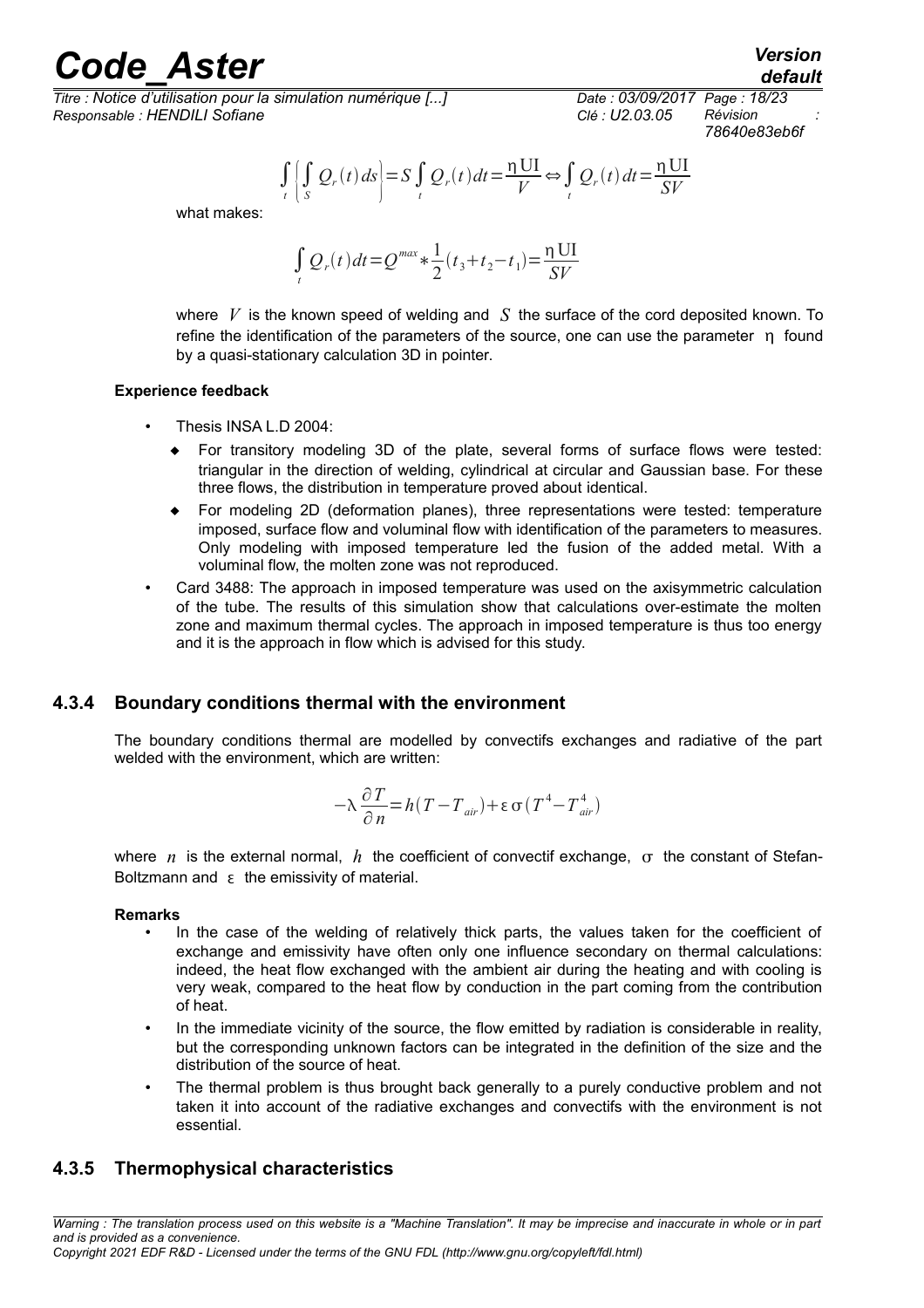| <b>Code Aster</b>                                              | <b>Version</b><br>default                 |
|----------------------------------------------------------------|-------------------------------------------|
| $Time$ Motice d'utilisation nour la simulation numérique [ $1$ | $Data \cdot 03/00/2017$ $Dao \cdot 10/23$ |

*Titre : Notice d'utilisation pour la simulation numérique [...] Date : 03/09/2017 Page : 19/23 Responsable : HENDILI Sofiane* 

*78640e83eb6f*

The thermophysical properties intervening in the equation of heat are function of the temperature. It is thermal conductivity  $|\lambda(T)|$  and of the specific heat  $|\rho|C_p|$  or of the enthalpy.

#### **Remarks**

- With regard to thermal conductivity, it is sometimes of use artificially to increase it for the higher temperatures at the melting point, in order to "take into account" the phenomena convectifs inside the bath, and to homogenize the temperature of this one. In the literature, conductivity is thus increased by a factor 2.10 or 100 according to the authors (it is what is made in tube 3488 with a factor 100). In practice, it is often reasonable to take a constant conductivity starting from the melting point, and it is estimated that it is not necessary to increase it artificially, being given that unknown factors relating to the bath of fusion (phenomena convectifs, etc…) are included in the definition of an ad hoc source of heat.
- During welding, the latent heat of fusion (cf notices paragraph 3.3.1) is low compared to the contribution of heat coming from the process, and it is not inevitably useful to take it into account. Moreover, this latent heat of fusion can also be included implicitly in the definition of the contribution of heat.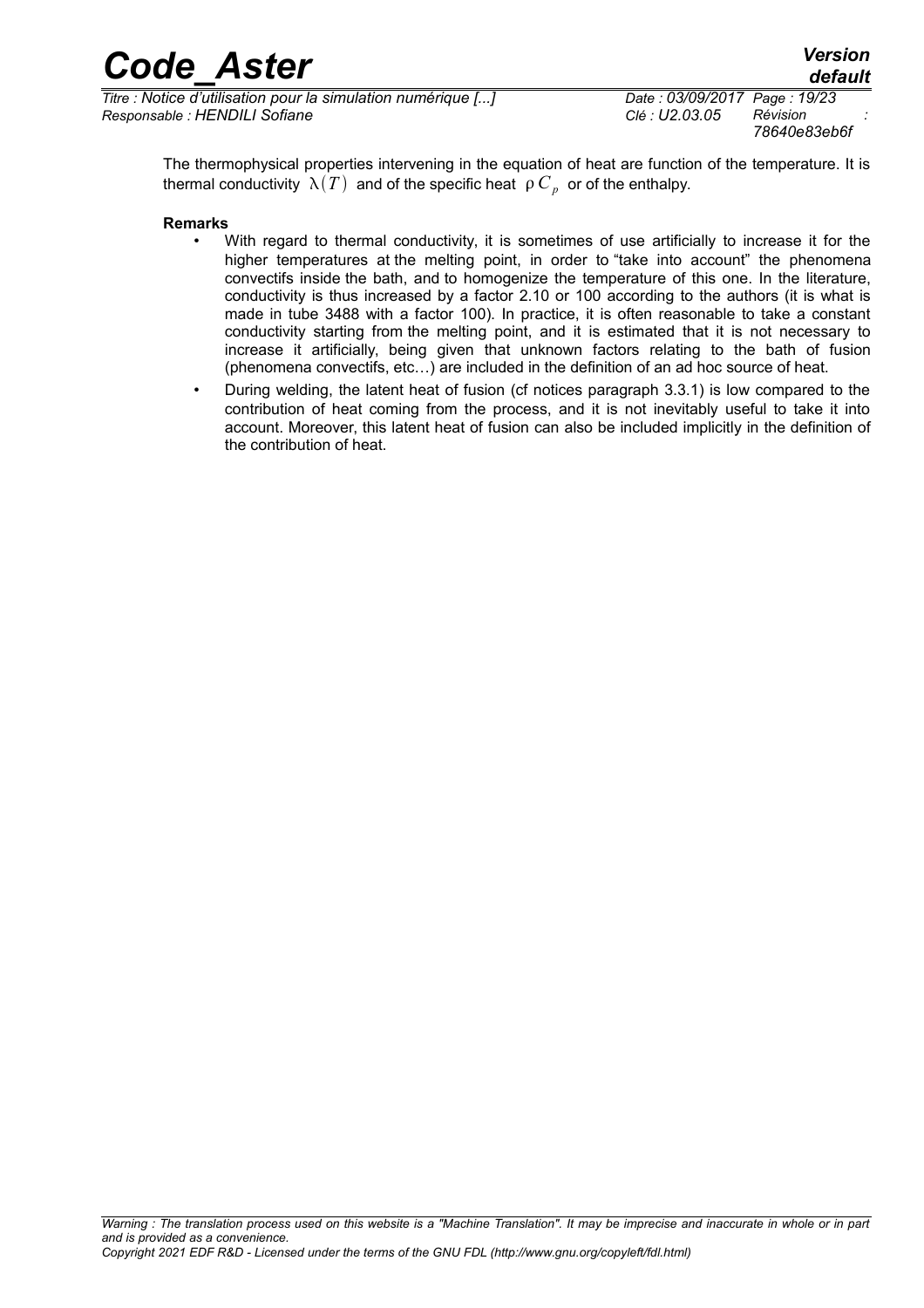*Titre : Notice d'utilisation pour la simulation numérique [...] Date : 03/09/2017 Page : 20/23 Responsable : HENDILI Sofiane Clé : U2.03.05 Révision :*

*78640e83eb6f*

# **4.4 Metallurgical calculation**

<span id="page-19-3"></span>**The critical point for the metallurgical part concerns, primarily, the knowledge of experimental data in order to identify the metallurgical models of behavior correctly.**

### **4.4.1 Introduction**

<span id="page-19-2"></span>In this part, one is interested only in standard material steel, in particular the 16MND5, which can comprise five different metallurgical phases: ferrite, pearlite, the bainite, martensite, known as cold phase or  $\alpha$ , and austenite, known as hot phase or  $\gamma$ .

When a material is heated, phases  $\alpha$  transform themselves into phase  $\gamma$ . When material is cooled, austenite is transformed, according to the speed of cooling, into ferrite and/or pearlite and/or bainite and/or martensite. It is thus necessary to define for the heating the kinetics of transformation  $\alpha \rightarrow \gamma$ and for cooling the nature and the kinetics of the possible transformations  $y \rightarrow \alpha$ .

The metallurgical involved phases thus depend on the temperature and the speed of temperature. The calculation of these phases is carried out in postprocessing of a mechanical calculation, by the order CALC META. It is necessary to specify in this order the initial metallurgical state.

### **4.4.2 Models of behavior to the heating and cooling**

<span id="page-19-1"></span>Currently in *Code\_Aster*, for materials steel type, there exists one model of behavior making it possible to calculate, with each step of time, the proportions of the various phases. Nevertheless, this model is different with the heating and cooling. One will find in [R4.04.01] the detailed expression of the kinetics to the heating and cooling.

### **4.4.3 Thermal interaction => Métallurgique**

<span id="page-19-0"></span>As we already specified before, there is no coupling between calculations thermics and metallurgical. However, the thermophysical properties (conductivity, specific heat or enthalpy) of the material point depend on the proportions of the various involved phases: if this is in general not too prejudicial with respect to the mechanical predictions, that can the being for a fine forecast of the final metallurgy (but it is not, in general, the objective of a digital simulation of welding).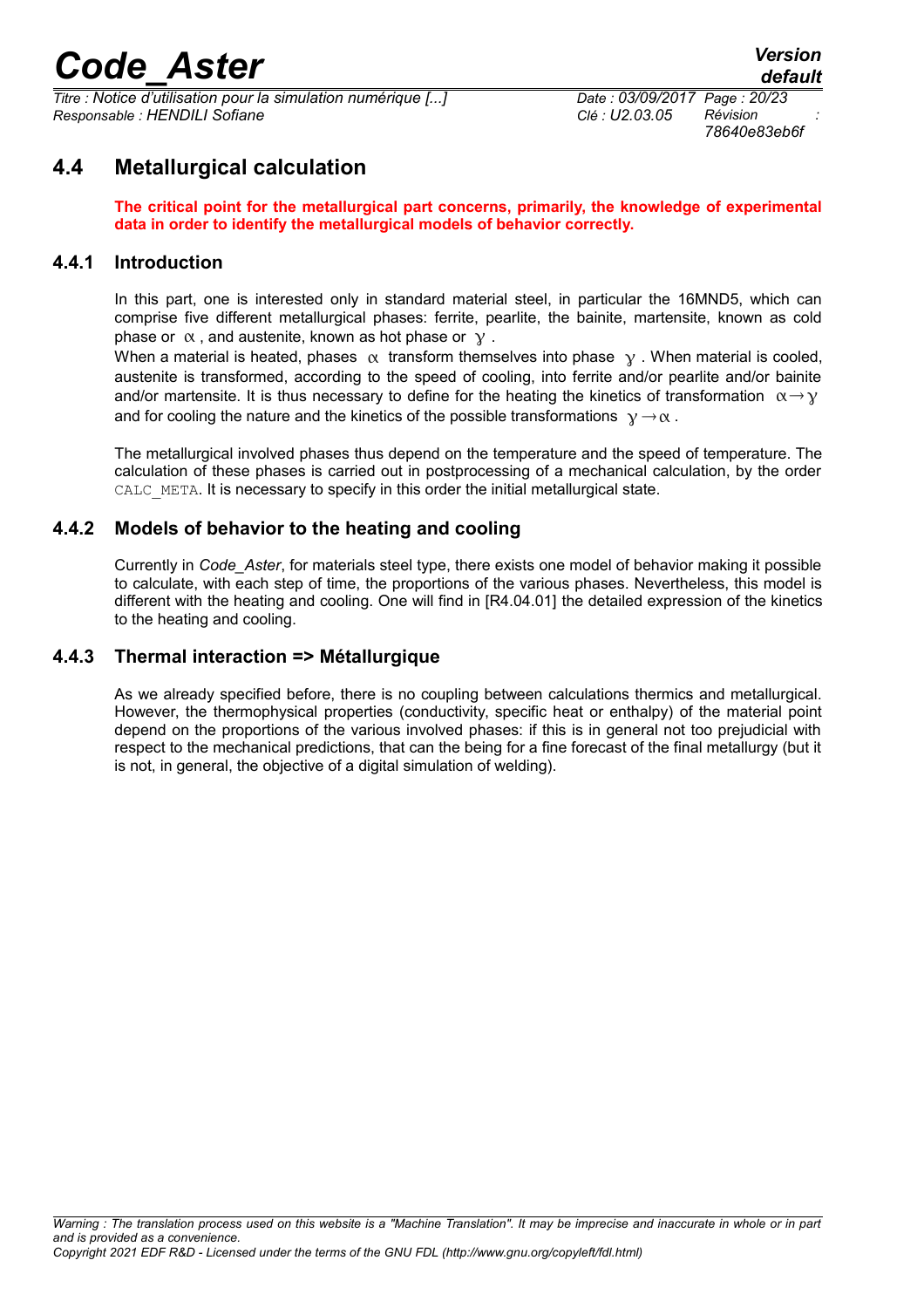*Titre : Notice d'utilisation pour la simulation numérique [...] Date : 03/09/2017 Page : 21/23 Responsable : HENDILI Sofiane Clé : U2.03.05 Révision :*

*78640e83eb6f*

# **4.5 Mechanical calculation**

<span id="page-20-3"></span>**The critical points for the mechanical part relate to the choice of the law of behavior and the identification of the parameters of this law.**

### **4.5.1 Principle of mechanical calculation**

<span id="page-20-2"></span>Mechanical calculation is carried out by resolution of the equilibrium equations (operator STAT\_NON\_LINE), by taking account of the dependence of the mechanical properties with respect to the temperature and, possibly of the proportions of the metallurgical phases.

### **4.5.2 Management of the matter addition (weld beads)**

<span id="page-20-1"></span>In mechanics, there exist two methods to manage the matter addition, equivalent in the principle to those of thermics.

- One can consider only one mechanical model comprising all the cords, where nodes with the interface between cords are duplicated. At the time of the addition of a new cord, one assigns conditions to the interface relating to the increment of displacements (LIAISON DDL). Just like in thermics, this method is certainly most reliable but the construction of the grid becomes tiresome if the number of master keys is high. One does not have back from experiment **recent** on this method.
- The method most usually used in mechanics is that where one has only one mechanical model for all the passes, the elements not yet present being disabled artificially by assignment of a Young modulus "quasi-no one" ( *E*=10<sup>−</sup><sup>11</sup> .*E* 20*° C* in practice)). The value of modulus Young to be affected in metal not deposited results from a compromise: if the value is too high, of the constraints will be generated in metal not yet deposited, but if it is too weak, that can involve problems of convergence.

### **4.5.3 Law of behavior**

<span id="page-20-0"></span>In *Code\_Aster*, there exist various laws of behavior to describe the nonlinear behavior of a material (work hardenings isotropic, kinematic, mixed, viscous effect,….). The user will find in the document [U4.51.11] the inventory of these models. Being given that these models are not specific to only simulations of welding, we will not describe them.

### **Notice**

Nevertheless, we can quote the mechanical models with effect of structure transformations, which were developed for steels, the such 16MND5 and especially within the framework of the welding activities.

These models, which are described in detail in the documents [R4.04.02] and [R4.04.03], make it possible to model the following phenomena: plastic behavior or viscous behavior, linear isotropic work hardening or not linear or linear kinematic work hardening, plasticity of transformation, restoration of metallurgical work hardening of origin, restoration of work hardening of viscous origin. One can carry out a calculation in small deformations but also in great deformations, that is to say with the option PETIT REAC, that is to say with the option SIMO MIEHE (the models with kinematic work hardening do not exist with SIMO\_MIEHE).

The two important matters on the level of the choice of the law of behavior relate to:

• Does one have to take into account the viscous effects because of the high temperatures generated during welding?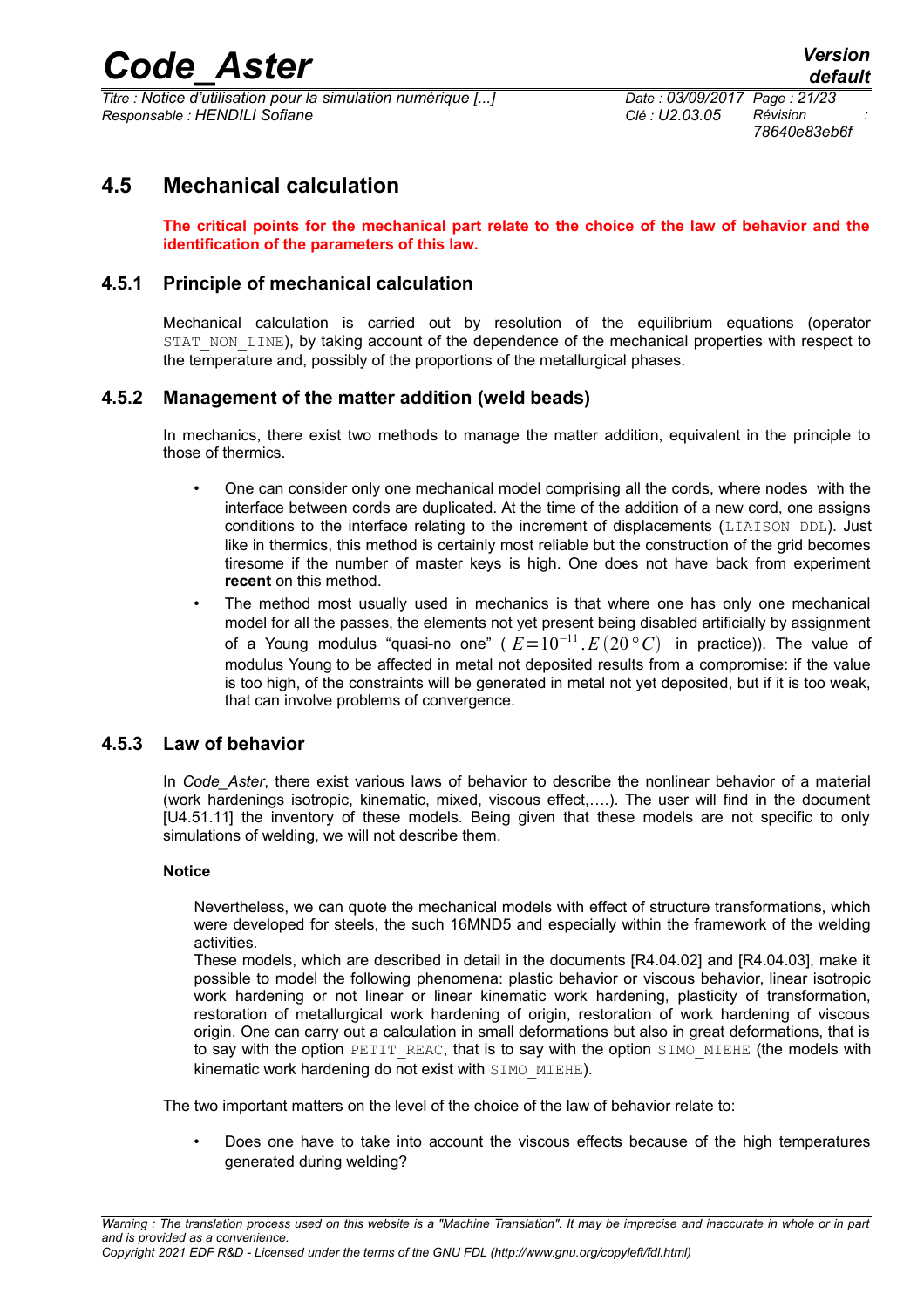*Titre : Notice d'utilisation pour la simulation numérique [...] Date : 03/09/2017 Page : 22/23 Responsable : HENDILI Sofiane Clé : U2.03.05 Révision :*

*78640e83eb6f*

• Which type of work hardening does one have to consider (isotropic, kinematic or mixed)? This question is important in welding because this process implies cycles of traction and compression;

The viscous effects are often neglected because primarily of the lack of experimental data. A plastic model can then be sufficient if its identification is carried out starting from tests where the rate loading is close to that met in the studied structure [6]. If not, it is preferable to take a viscous model, especially if one wishes to simulate a loading of type detensioning.

For the type of work hardening, one noted in [3], [4] and [6] that a model with isotropic work hardening leads in general to a final level of constraint very high (compared to measurements). The final level of constraints maximum will be all the more high as the cycles of plasticization in traction and compression will be numerous. This is why the higher the number of master keys modelled is, the more the residual stresses envisaged by a modeling with isotropic work hardening will be high. One can attenuate this result by using an isotropic work hardening with restoration of viscous origin, which will compensate for the effect of isotropic work hardening. On the contrary, a model with kinematic work hardening tends to underestimate the residual stresses. The real behavior of material is often a combination of two work hardenings.

### **4.5.4 Notice on the great deformations**

<span id="page-21-1"></span>The taking into account of the great deformations is in general not essential for a simulation of welding on thick structures. On the other hand, the II structures are mean (strong distortions), it is necessary to take them into account.

In *Code\_Aster*, there exist two possibilities to take account of the great deformations in the operator STAT\_NON\_LINE :

- The option PETIT\_REAC adapted when rotations are small;
- The option SIMO\_MIEHE for an exact formulation of the great deformations, but restricted with the models with isotropic work hardening.

### **4.5.5 Boundary conditions**

### <span id="page-21-0"></span>**Experience feedback**

Card 3488: The axisymmetric modeling of welding on the tube implicitly wrongly supposes that welding simultaneously takes place on all the circumference of the tube, therefore that the temperature rises everywhere in the chamfer. In reality, the source of heat progresses towards part of structure remained cold, which attaches obligatorily the welded zone. The part, on the level of the source of heat, cannot thus dilate freely. This effect of autobridage must grow blurred when diffuse heat and disappear during the phase from cooling. To cure this problem, one can force an axial fastening on the tube, only in the phase of heating. One thus prevents the tube from freely dilating with the heating, on the other hand it is free to become deformed with cooling.

## **4.6 Computing time**

<span id="page-21-2"></span>It is noted (in version STA9), through various conducted studies of welding these last years, that the essence of time calculation is consumed in mechanical calculation. To give an order of magnitude, we give two examples below:

- Case test HTNA100A which considers a chamfered tube welded on the two ways with process TIG (card known as 3488):
	- Many nodes = 3632
	- Modeling: axisymmetric